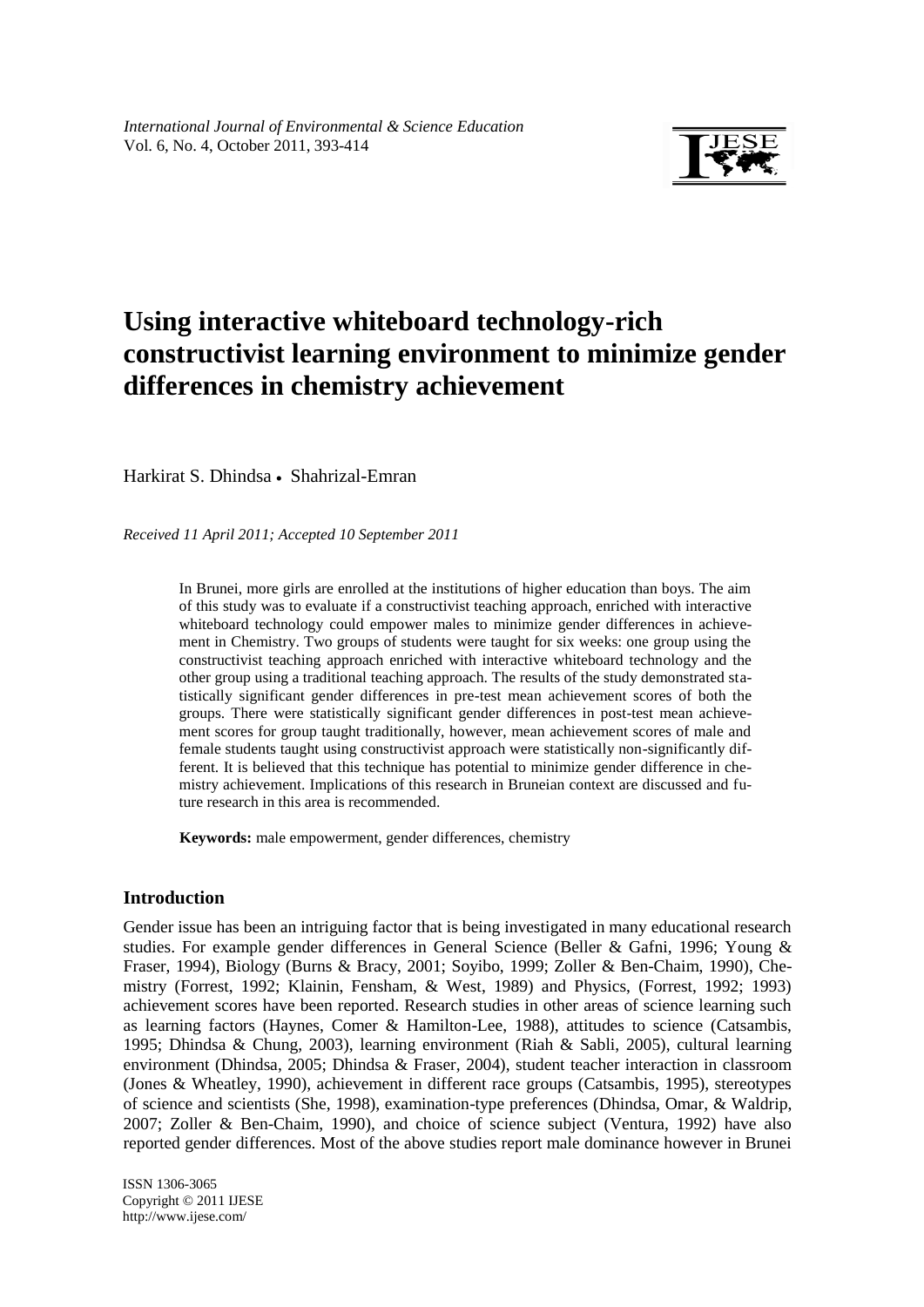situation is reversed. The female students outperform male students in general including in science as a result more female students enter higher education institutions to study and the female student enrolment number at the institutions of higher education has increased remarkably (Ahmad, 2000; MOE, 2005). For example recent statistics show that for every male students there are about 2.2 females at the Universiti Brunei Darussalam. At other institutions of higher education too, the number of female students is much greater than that of males. Although it is possible to argue that there is nothing wrong with it because every individual have right to be the best that he/she can be, regardless of gender, however if this gap has adverse effect on the national sociocultural development, then a need arises to minimize it. Jovanovic and Dreves (1995) have advocated a need to minimize the gender differences in students' academic achievement, which can help to avoid imbalance in social development. There is a special need to consider this issue in Brunei because authors' informal discussion with past students presently employed revealed that female teachers are finding it difficult to find compatible partners. This view is in line with what Stephen (2007), a renowned local journalist, stated four years ago. However it is important to understand what causes gender differences in academic achievement before an attempt to its minimization.

The biological make up and socio-cultural environment in which males and females develop have been highlighted in literature as the major causes of gender differences. Brain development, compared to the development of the rest of the body of males and females is more important in an educational setting because the growth of dendrites of neurons and the interaction between neurons to develop brain structures occur during learning experiences (see a review by Kruglanski, (2007) of Prof. Bruce Wexter's book on Brain and Culture). Moreover, the development of brain is influenced by the environmental factors (Kruglanski, 2007). An environment in traditional classroom might encourage for development of lower quality memory structures for males than for females; which could result in gender differences in achievement. It is also known that genes and hormones do not fully account for sex differences in children's brains. The left and right hemispheres of male- and female-brains develop differently and they seem to vary in use of different parts of their brains effectively, each with some stronger left-hemisphere capacities and some stronger right-hemisphere capacities (Gunzelmann & Connell, 2006; Gurian, 2001). However, the recent developments in neuro-cognitive theory highlights that the idea that left hemisphere is exclusively the locus of analytical and verbal representations, and the right hemisphere is holistic and spatial are no longer tenable (Longo, Anderson & Wicht, 2002). Neither hemisphere is said to be the seat of mental imaginary (Brown & Kosslyn, 1993). Rather a broader view supports inter-hemispheric cooperation (Luh & Levy, 1995). It means that limitations of one hemisphere can be to some extent overcome by advantages of the other. A person can live a reasonably normal life with one hemisphere. It is known that in patients with half of their brain removed, the remaining half brain takes the responsibilities of the removed half with some training at the initial stage. Recent research also highlights that both genetic and environment play influential role in the development of the brain and a well designed experience physically changes the brain structures. According to Mohammed, Zhu, Darmopil, Hjerling-Leffler, Ernfors, Winblad, Diamond, Eriksson, and Bogdanovic (2002) enriched environment can increase the dimensions of the cellular constituents of the cortex at any age, and more specifically, it increases the glial/neuron ratio by increasing glial cells. They reported this ratio to be very high in Einstein's brain. The glial cells are metabolic cells and provide structural support to neurons. These changes therefore, appear to be associated with intelligence, learning and hence academic achievement. They also reported that enriched and stressed classrooms can increase and decrease the cortical dimensions respectively. ScienceDaily (2005) published a review of Prof. Daniel Johnston's research and reported, "Theta-bursts mimic the electrical stimulus that shoots through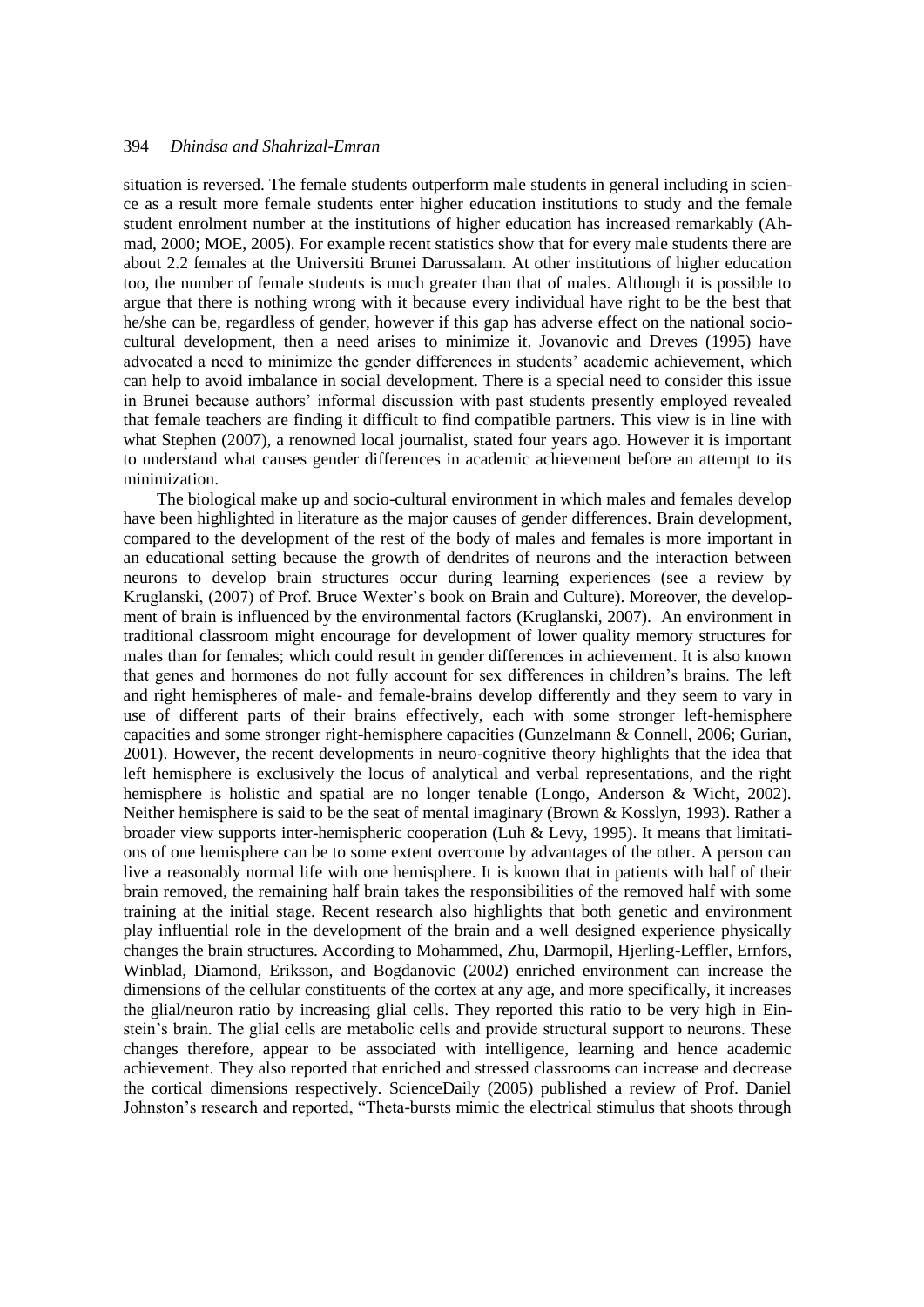neurons when animals perform a learning task. The researchers found that when stimulated with theta bursts, hippocampus neurons showed h-channel plasticity and a rapid increase in synthesis of h-channel proteins. The proteins were produced in the rat hippocampal neurons with in 10 minutes." Since h-channel protein synthesis is associated with long term memory storage, it is therefore possible to change memory organization with short learning experiences. Diamond (2001) reported that a short period as 40 minutes of enriched environment has been found to produce significant changes in RNA and in wet weight cerebral cortical tissue in mammals. Hence the development of the brain can be influenced by modifying a learners' learning environment and the individuals can be trained to use both hemispheres of brain effectively. Moreover, traditional teaching environment could influence the development as well as training of the brain differently in both genders. If we can create an effective learning environment that facilitates the development of brain faculties to almost equal level in males and females and by providing them training to use both hemispheres collectively and effectively, we hope to be able to minimize gender differences.

In addition to the role of biological makeup of males and females on their science achievement, there are other factors that contribute to students' achievement and gender differences in their achievement. For example seating arrangement in a classroom, teacher's biased behavior towards students from different cultures and even to male or female students, teaching technique, resources determine the nature of learning environment that contribute to gender differences in students' achievement (Delpit, 1988; Grossman, 1995; Harris, 1989; Lawrenz & Gray, 1995; Parker, Rennie & Harding, 1995; Santagata & Stigler, 2000). The research literature also reports that males and females students in coeducational science classes also experience instances of additional stress; it can affect their science achievement to different extents. Some of these instances include distraction from opposite sex students/teachers as well as teachers' authoritarian behaviour and negative attention (Hamilton, Blumenfeld, Akoh, & Miurta, 1991; Herr & Arms, 2004; Myhill & Jones, 2006; Popcorn & Hyperion, 2000). It has also been reported that female teachers demonstrate more negative perceptions of male students and the intensity of perception increased when teacher and student are from different ethnic groups (Dee, 2005). There are more female than male teachers in Bruneian schools. Research studies also report that male students are less accurate in interpreting non-verbal cues (Hyde, 2005; Larkin, 2003). This may be a reason male students are perceived disruptive as they are unable to interpret teachers non-verbal signals. By nature, male students like more active life style and participate in sports; therefore they can spare less time to study after school hours than their females counterparts (Chung, 1999). Moreover, they are likely to drift off or "space out" during a lesson when abstract science information was taught using traditional teaching approach to them as passive learners. The female students might also experience similar setbacks; but the impact of these conditions on male and female students may be different (Not known). It might have contributed to lower achievement of male students. However, it is known that male students are able to stay engaged in visual and/or hands-on learning (Dee, 2006; Gurian, 2001). Dee (2006) also reported that male students can be helped by tapping into their visual-spatial strengths using hands-on materials and technology. The boys are also known to be drawn more to computers because of their nature and also because of parental support and other environmental factors (Camp, 2002; Klawe, 2002).

Connell and Gunzelmann (2004), proposed to create a supportive environment by including technology and providing equal opportunities in the classrooms to help the males when they are lagging behind girls. However, there are studies that report no or little effect of the usage of technology and instructional material on science achievement and minimization of gender difference in achievement (Mohd-Zamri, 2004; Wang, Wang & Ye, 2002). These researchers fused techno-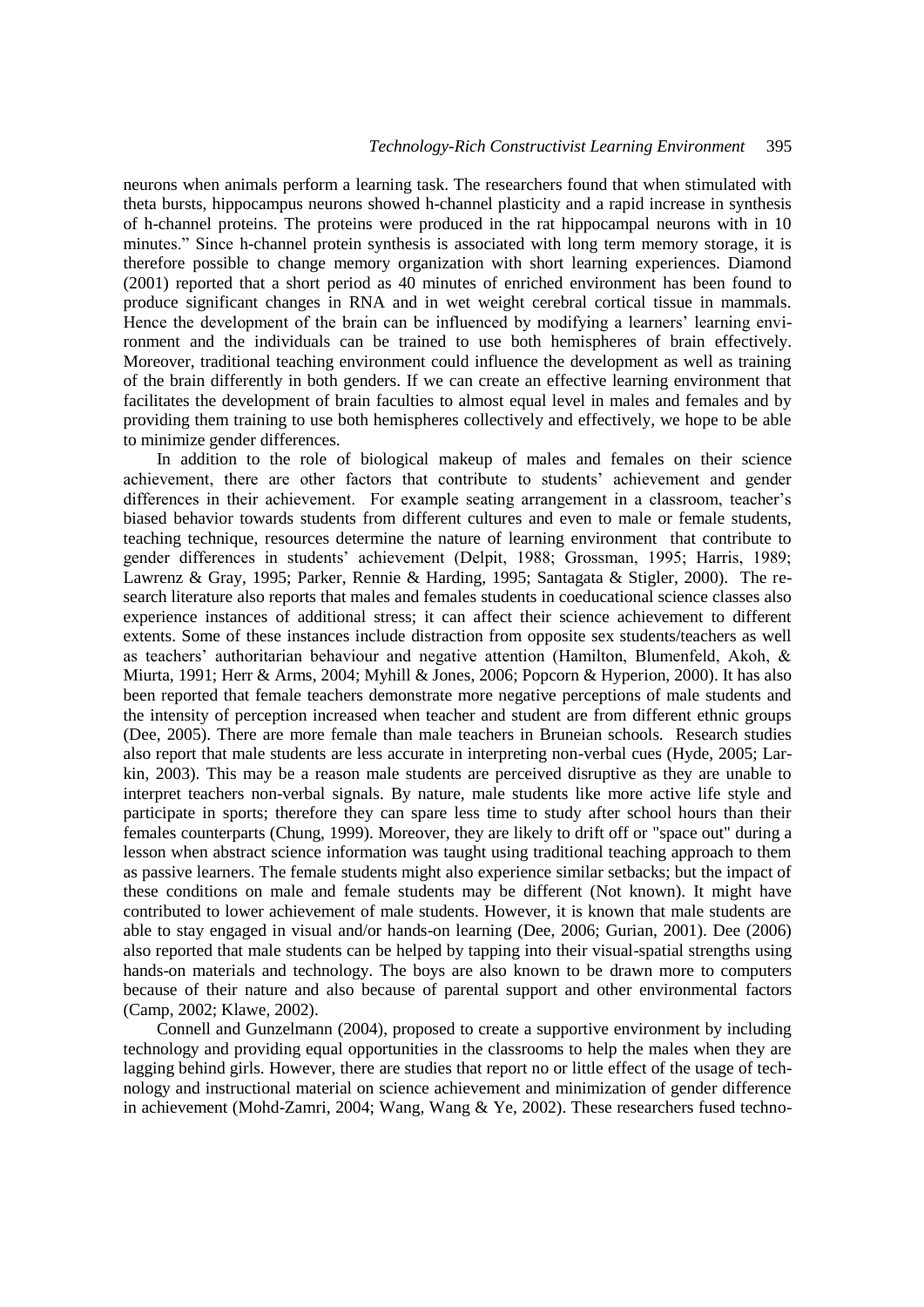logy in traditional teaching/learning environment. These studies suggest that benefits of using technology in traditional learning environment are reduced. However, when the use of technology in students centered environment was evaluated, the improvement of students' achievement and minimization of gender differences have been reported. For example, Shutte and Gawlick-Grendell (1994) compared the degree to which the computerized instruction (Stat-Lady) contributes to learning when compared to traditional paper and pencil instructions using workbooks. They reported that Stat-Lady encouraged active interaction in the learning process by using graphics, animations, speech and sound effects. This provided the students with a more appealing environment with colorful displays and sound effects that helped the students to perform better than students learning from the workbook. Kumar and Helgeson (2000) reported that the use of HyperCard Program for teaching how to solve stoichiometric chemical equations related problems produced no significant gender difference in academic achievement. They argued that the non-significant difference might be due to feedback provided by the interactive software. Barnea and Dori (1999) used computerized molecular modeling (CMM) for teaching and learning chemistry specifically in building molecules (An active learning process) to an experimental group and compared the performance to conventional teaching. They reported that CMM has improved students' cognitive aspects and showed no significant difference between the male and female students. Cantrell, Liu, Leverington & Taylor (2007) reported no gender differences in science achievement when three levels of interactive technology were integrated in learning. However, the study did not report the results on students learning without interactive technology.

The above studies tune with a published research that suggests that technology itself might not contribute to students' performance, unless teachers create an interactive learning environment that stimulates students to be active, cooperative and take more responsibility in the learning process (Smeets & Mooij, 2001). These are the characteristics of constructivist learning. The following studies lend further support to the above researchers' claim. For example, Balfakih (2003) reported a reduction in gender differences in chemistry achievement when traditional learning was replaced with an active cooperative group learning technique: student teamachievement division (Constructivist to some extent). A Harvard study on interactive engagement techniques in calculus based introductory physics classes for non-majors also found that the gender achievement gap completely disappeared with the integration of interactive engagement classes (Crouch, Lorenzo, & Mazur, 2006). These studies suggest that pupil-centered active learning technology rich learning environment may be required to minimise the gender differences.

Establishing student-centered active learning technology rich learning environment requires a shift from the traditional practice in classrooms to innovative lessons in which technology use is integrated into student-centered learning environments. Achievement of science students taught using constructivist –based teaching was far superior to those taught traditionally (Bimbola & Daniel, 2010)**.** Constructivist teaching involved linking of new knowledge to students' prior knowledge through their active participation in large and small group discussion to minimize differences in their cognition. Lord, Travis, Magill and King (2000) reported that student-centered learning not only have a higher average grades on their weekly quizzes but also showed more student participation, high levels of satisfaction, willingness to answer or ask questions and a better interest towards science when compared to students in the teacher-centered environment (Traditional). Santmire, Giraud and Grosskopf, (1999) also reported that students in a middle school environment who were involved in a social-constructivist approach to education achieved higher gains in standardized test scores than those students who were in the more classroom-based "abstract" instruction. Pratton and Hales (1986) reported that the mean science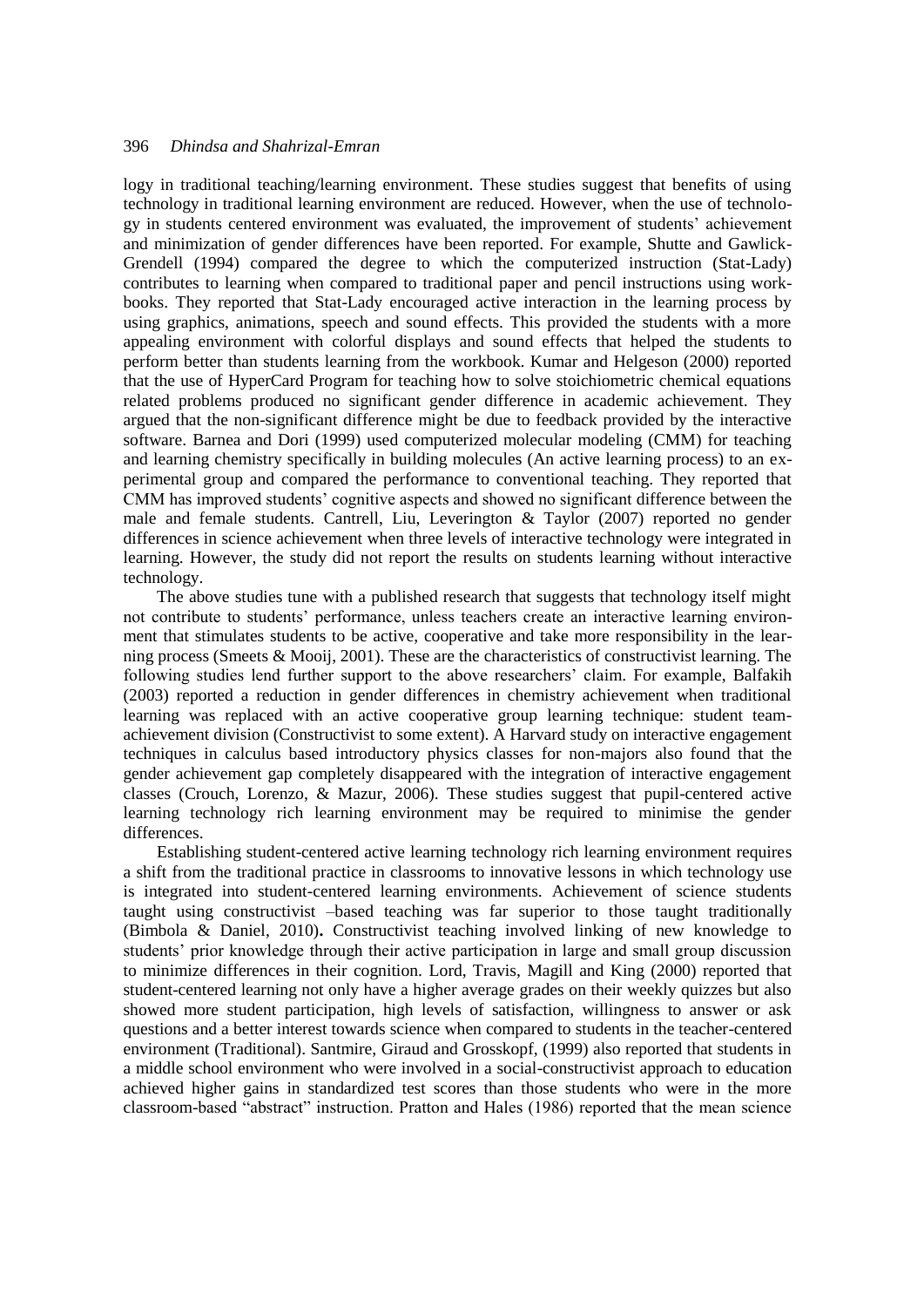achievement of the class taught with active participation was greater than the class taught without active participation. Dhindsa and Anderson (2004) reported that conceptual change approach can be a useful way to educate chemistry teachers to be flexible in their thinking and to reorganize their ideational networks which may help them become more capable of dealing with individual student's cognitive differences and experiential diversity in their classrooms. This study highlights the role of constructivist teaching/learning in training the brain faculties by altering the learning environment. Makarimi-Kasim (2006) compared the achievements of two groups of students taught physics using constructivist teaching approach enriched with mind- mapping (G1) and traditional teaching (G2) approaches. His data (multiple choice questions) demonstrated highly significant gender differences in post-intervention test scores for G2 but not for G1: thus highlighting the value constructivist teaching/learning technique in minimizing gender differences in science achievement. These studies support that constructivist teaching involve students in active learning that is not available to students in traditional learning. The male students who are passive learners in traditional environment are expected to become active learners in constructivist learning environment. Therefore the use of constructivist teaching/learning approach was selected in this research. It involves learning in large and small groups to minimize differences in students' cognition of scientific concepts. However, integration of this approach with appropriate technology is essential.

The interactive whiteboard is a latest interactive technology. Its use in classroom can help us present the objects and events more closely to the real world to simulate the learners' environment very close to the real world. It has been reported that with the use of interactive whiteboard technology, researchers have managed to maintain the pace of a lesson, increase students' observation and interaction, communication and questioning, and, generate motivation of boys and girls to equal levels (Passey, Rogers, Machell & McHugh, 2004). Other studies suggest that an interactive whiteboard is a superior technology for classroom practices (Dantzker, 2002) to help gain and keep students' attention because of the large visual display with a variety of representation and increased students' participation (Kennewell & Beauchamp, 2003). In other words students remain engaged when interactive whiteboard is used. Beeland (2002) reported that the use of the interactive whiteboard in the classroom leads to increased student engagement and the effectiveness of the whiteboard was highly correlated with the type of media that was used. These studies suggest that interactive white board technology can provide improved and conducive learning environment to engage male students for effective learning to catch up with females.

The above discussions suggest that the interactive whiteboard technology-rich constructivist learning environment could stimulate active learning, discovery learning and higher-order thinking skills. A shift from the traditional teaching style to constructivist teaching enriched with interactive whiteboard technology would provide more opportunities at equal level in learners' own socio-cultural contexts of living environments to both genders in a classroom situation. It will generate an environment in which the both sexes can benefit to almost equal extent in training their brain faculties as well as improving their academic achievement. It was therefore, hypothesized that the use of interactive whiteboard technology in a classroom teaching using constructivist approaches can influence classroom environment that will help similar cognitive development in both male and female students to minimize gender differences in their academic achievement in all areas including science subjects.

Since interactive whiteboard technology is relatively new, its role in minimizing gender differences in academic achievement when used in constructivist classroom environment is not well understood. Therefore, it was decided to evaluate the role of constructivist teaching approach enriched with interactive whiteboard technology in minimizing the gender differences. To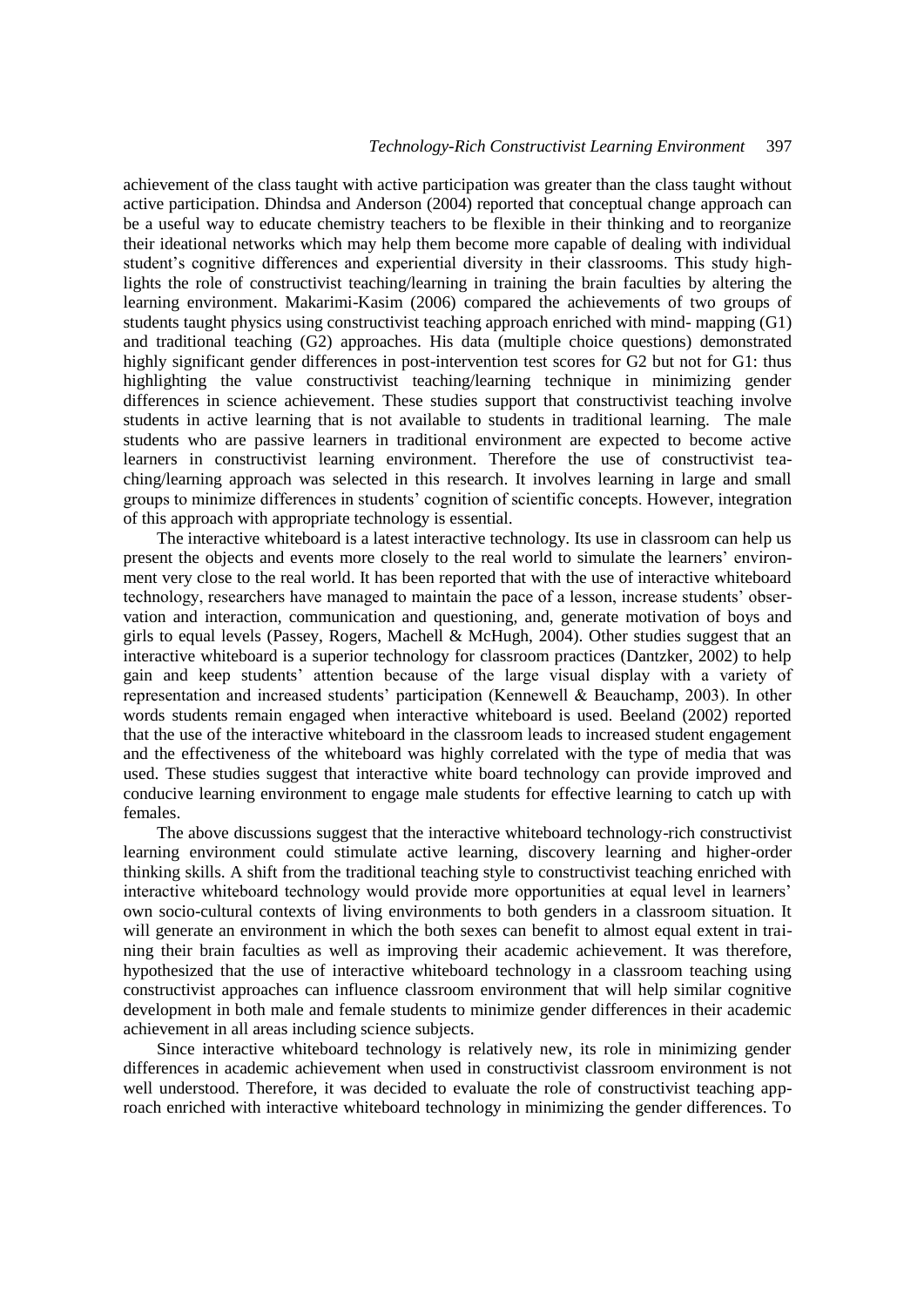achieve this, it was decided to teach two groups of students (the authors are aware of that it is impossible to get comparable groups, which is the major limitation of educational experimental research; however, in this study an attempt was made to account for differences in the groups during intervention) using (i) a constructivist teaching approach aided with interactive whiteboard technology for one group and (ii) a traditional teaching approach for the other and to compare the extent of gender differences in mean achievement gain scores. These two approaches were distinctly different in the extent of use of technology and constructivist teaching. The differences in teaching and learning in the classes of these two groups of students were evaluated by an experienced independent observer using a systematic observation report format (Flanders, 1970). More details on these teaching approaches are provided in the methodology section of this report.

#### **Aims**

The purpose of this study was to investigate the effectiveness of using a (a) interactive whiteboard technology-rich constructivist teaching approach and (b) traditional teaching approach in minimizing the gender gap students' mean achievement scores. The mean achievement score was obtained using an achievement test in organic chemistry consisting of multiple choice (MCQ), short answer and essay questions. The present study attempted to answer the following research questions: (i) how does the effect of gender on students' achievement compare in constructivistinformed technology-rich and traditional learning environments? and (ii) How do the effects of gender on students' achievement on MCQ, short answer and essay questions compare in constructivist-informed technology-rich and traditional learning environment?

#### **Rationale of the Research**

According to the Deputy Minister of the Education of Brunei, there are more girls than boys in Science streams (Ahmad, 2000). Moreover there are more female students enrolled at institutes of higher education. The data in the Figure 1 supports this concern. The data in the figure shows that the number of boys enrolled per 100 girls is higher at primary level and almost equal at secondary level and lower thereafter. For example, during 2005 overall male enrolment at Universiti Brunei Darussalam was about 40% of female students. Moreover, the male enrolment at the institutions of higher education over the past three years has shown a declining trend (MOE, 2005). A gradual decrease in number of male students at Religious Teacher Training (RTT) and the institutes of technology is also demonstrated in Figure 1.

Gender difference with respect to science knowledge has been clearly established (Kahle & Meece, 1994). For example, boys in United States are doing better than girls in problem solving (Longo, Anderson & Wicht, 2002). However, they reported no gender differences in conceptual understanding. In Asian countries like Thailand and Brunei, girls compared to boys are doing better academically (Klainin, Fensham, & West, 1989; Fraser-Abder, 1990; Chung, Riah, & Dhindsa, 2001). This gender gap does have social and economical implication. Therefore it is important to minimise this gender gap by improving classroom practices.

#### **Methodology**

#### *Subjects*

The participants in the study were grade 11 (16 Years old) combined science students in four classes. Two of the four classes were taught with the traditional teaching approach and were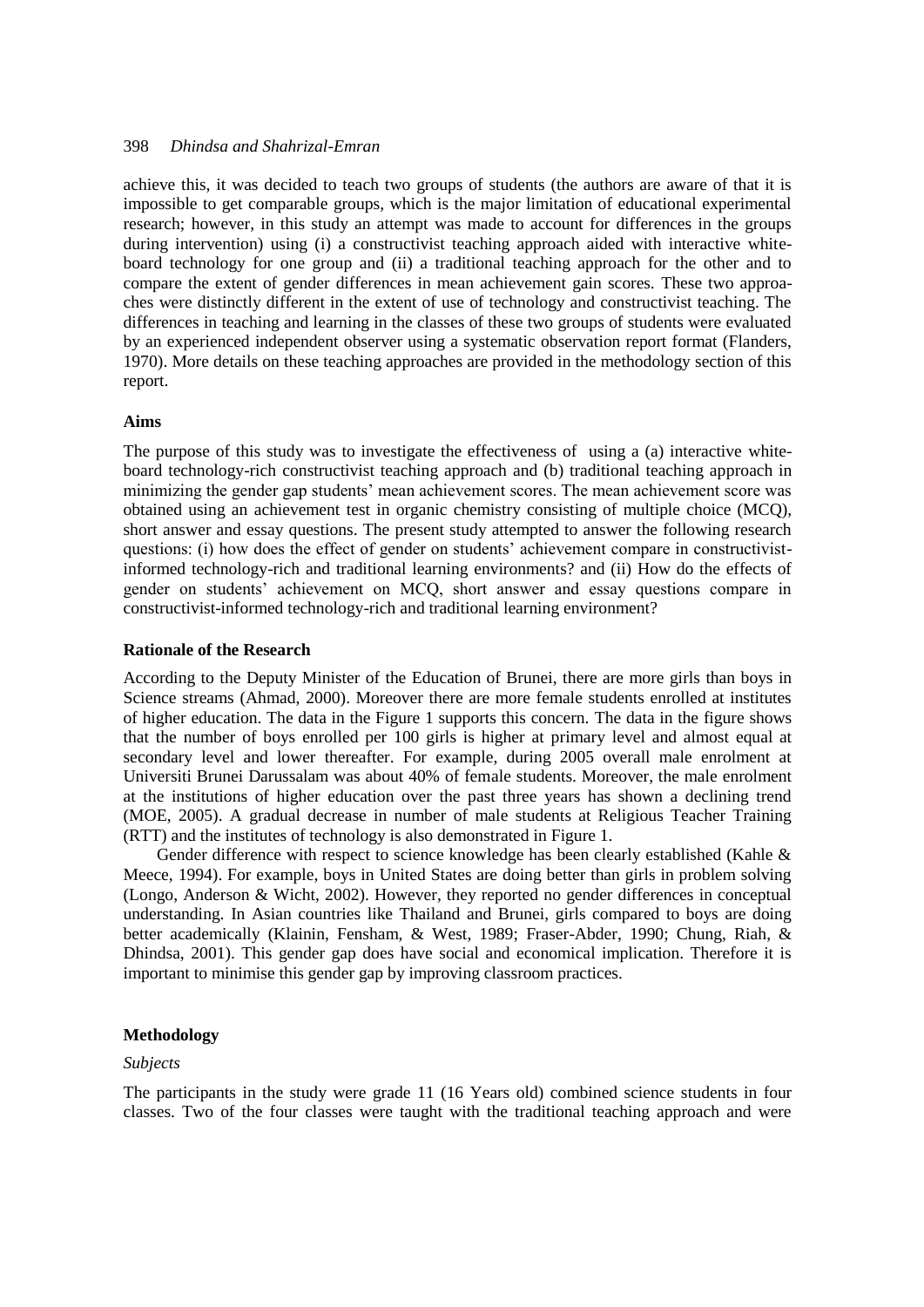called the traditional approach group (TAG). The other two classes were taught with the constructivist teaching approach with the aid of interactive white board technology and were called the constructivist approach group (CAG). The traditional approach group had 58 students (25 boys and 33 girls) while the constructivist approach group had 57 students (23 boys and 34 girls). When their grade 10 (15 Years old) science achievement scores were considered, these groups were comparable on their mean achievement; however, to ensure that these groups were comparable on their topic related prior knowledge of content, a pre-test was given. In this way the boundaries of the study were set by the limited knowledge covered in the pre-, post-test and during intervention.



*Figure 1.* Number of male students (Number) enrolled per 100 female students. RTT = Religious Teacher Training; UBD = Universiti Brunei Darussalam (data from MOE, 2005).

## Achievement Test

The achievement test used to evaluate students' topic related prior knowledge and influence of the intervention consisted of eight multiple-choice questions (Example: Given the structure of ethene, the students should select the hydrocarbon group to which it belongs to), seven shortanswer type questions (Example: Given a graph showing boiling points range (-200  $\degree$ C to 150  $\degree$ C) on X-axis and Number of carbon atoms (1-8) on Y-axis; the students should (a) describe the trend; (b) find the boiling point of an alkane with 9 carbon atom; (c) indicate on the graph the alkanes in liquid phase at room temp  $25^{\circ}$ C) and one descriptive type question (Example: the students should write an essay on alkanes.). The overall content taught is described in the following section. The test was developed by the authors. The rationale for the selection of three types of questions was to cover the taught syllabus and to provide a variety of questions to students. The selection was also guided by Hamilton's (1998) research, who reported that performance gaps between males and females varied across formats (multiple-choice versus constructed-response). For each multiple-choice question, the students were required to select one correct answer out of four given response options. They were also required to write the logic for selecting their responses in the multiple-choice section so that more information can be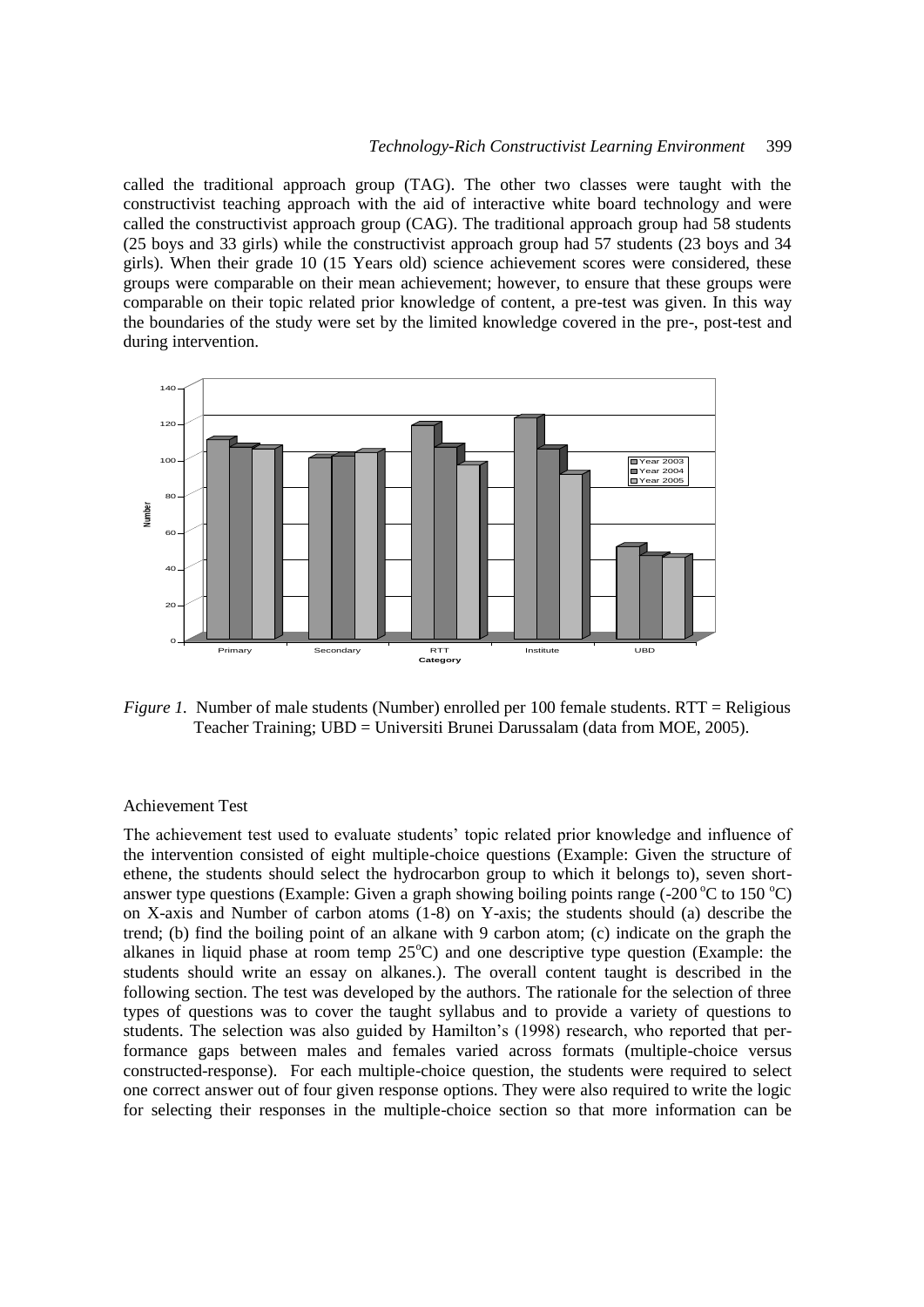obtained on the students' understanding of chemistry concepts. Short-answer type questions consisted of higher cognitive level questions. These questions required students to analyze graphs, tables and diagrams to answer questions that came with it. The essay type question required students to write an essay on a particular topic of Organic Chemistry. The students' responses to the pre- and post- tests were marked and the mean marks as well as mean gain scores were analysed for gender differences in the total test marks as well as in the test sections using SPSS.

The achievement test was checked by two chemistry lecturers to match the relationship between taught and evaluated content as well as course objectives. Most of the questions were from past O-level examination papers or were slightly modified versions.

#### *Content Taught*

The content taught included lesson on fuels, name of compounds, homologous series, alkanes, alkenes and alcohols. More specifically, under Fuels topic, types (based on physical state at room temperature), uses, sources, processes involved from extraction from ground to its use in cars, fractional distillation crude oil and cracking were discussed. Moreover, names, molecular and structural formulae, preparation, properties and uses of alkanes, alkenes and alcohols were also discussed.

#### *Interventions*

Chemistry lessons were conducted over a period of six weeks (one lesson per week). Each lesson conducted was a 60 minutes lesson. The teacher and students in the constructivist approach group utilised the interactive whiteboard and the ActiveStudio software, while the students in the traditional approach group did their lessons without the use of the technologies using overhead projector.

CAG students were taught in the ICT room where the interactive whiteboard and the software ActiveStudio were utilised in a constructivist teaching and learning environment. ActiveStudio software was used with both the interactive whiteboard and on students' computers. This software was also used to develop teaching materials on the topic of Organic Chemistry. The teaching material was designed to promote the constructivist teaching and learning environment, and, active participation of the students through collaborative work. The students were given a set of worksheets and they were required to collaboratively complete the worksheet by making use of the teaching material available on their computers. The teaching material engaged the CAG students extensively and they were on problem solving tasks for most of their time. Before the end of every lesson, the CAG students were instructed to summaries the topic that they have learned in the lesson. Thereafter, the CAG students were asked to go over their summary as well as their class-notes to see what information they have missed out in their description. Then they shared their work with their peers to reorganise their constructed knowledge in order to minimise differences in the conceptions of different students.

The TAG students were taught the same organic chemistry content using a traditional teaching style. All the lessons were conducted in the Chemistry Laboratory. The teacher stood in front of class to deliver the content with the aid of the teacher's prepared transparencies and whiteboard. These two interventions represent two packages that are different in terms of use of technology as well as in the extent of constructivist teaching. The readers should note that this research reports the effects of these packages on minimization of gender differences in chemistry achievement.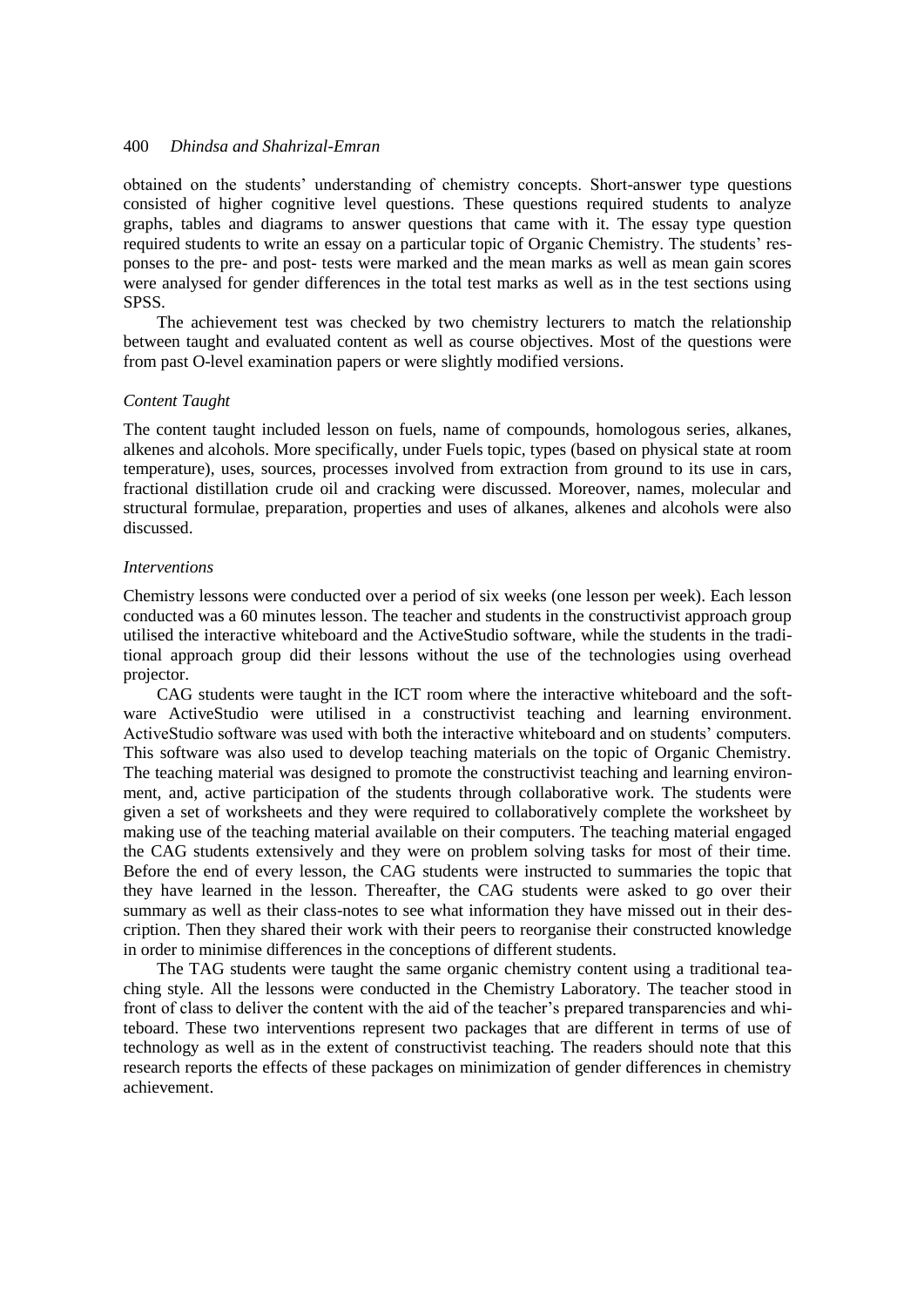#### *Data Collection Procedure*

The interventions using both the constructivist-informed technology-rich and traditional approaches were conducted in three stages. In the first stage, both groups were administered the achievement test as a pre-test. Stage two involved teaching CAG students with interactive whiteboard technology-rich constructivist approach and the TAG students using traditional approaches. In stage three, both groups were re-administered the same achievement test as a post-test. Using same test in pre- and post- situations may be considered as problematic (effect of preexposed questions) however, it avoided a variable associated with the use two instruments that are rather difficult to be of equal difficulty.

## *Observation data*

An experienced teacher observed 6 lessons taught using a traditional approach and 6 lessons taught using constructivist informed technology rich approach. He observed and recorded the teachers and students activities in these classes using a systematic observation report format proposed by Flanders (1970). These observed teacher activities were summarized under five heading: Giving directions, Lecturing, Questioning students, Encouragement and Hands on activities. Similarly, the observed activities for students were also grouped under five headings: Answering questions, Asking questions, Interaction between students, Off Task and Silence. The mean incidences were recorded and compared statistically using N value of 6 to show the differences two data sets were of educational importance and to answer first question. The authors are aware of N value being small, but similar values have been used to make statistical comparisons in the literature (Dhindsa & Anderson, 1992)

|                 | Category                   |                | Mean $\pm$ SD |         | TAG vs CAG |                          |  |
|-----------------|----------------------------|----------------|---------------|---------|------------|--------------------------|--|
|                 | Type                       | <b>TAG</b>     | CAG           | F-value | p-value    | Effect size              |  |
| Teachers        | <b>Giving Directions</b>   | $3.4 \pm 2.0$  | $5.3 \pm 3.3$ | 2.2     | .16        |                          |  |
|                 | Lecturing                  | $15.6 \pm 4.8$ | $5.0 \pm 0.6$ | 28.6    | .00        | 2.6                      |  |
|                 | Questioning students       | $17.2 \pm 7.8$ | $7.8 \pm 1.9$ | 8.2     | .01        | 1.4                      |  |
|                 | Encouragement              | $1.3 \pm 0.9$  | $4.7 \pm 3.1$ | 10.7    | .01        | 1.6                      |  |
|                 | Hand On                    | $1.0 \pm 1.6$  | $4.0 \pm 0.9$ | 16.9    | .00        | 2.0                      |  |
| <b>Students</b> | <b>Answering Questions</b> | $12.4 \pm 5.7$ | $9.2 \pm 1.0$ | 1.8     | .20        | -                        |  |
|                 | Asking questions           | $0.4 \pm 0.7$  | $6.0 \pm 3.7$ | 22.7    | .00        | 2.3                      |  |
|                 | Interaction                | $2.0 \pm 2.2$  | $4.5 \pm 2.8$ | 3.9     | .07        | $\overline{\phantom{0}}$ |  |
|                 | Off task                   | $1.3 \pm 1.2$  | $0.3 \pm 0.8$ | 3.2     | .10        | $\overline{\phantom{a}}$ |  |
|                 | Silence                    | $4.1 \pm 1.4$  | $2.5 + 1.4$   | 5.1     | .04        | 1.1                      |  |

Table 1. Mean number of occurrences for teachers' and students' participation and interaction in the classroom

 $TAG = Traditional Teaching Group; CAG = Constructivist Teaching Group; N = 6 for CAG as$ well as for TAG groups.

#### *Differences in students' learning and teacher' teaching in classes for both groups*

The observation data on teachers' teaching in the Table 1 shows that the mean occurrences for lecturing and asking questions to students were higher and for hands-on lower for TAG than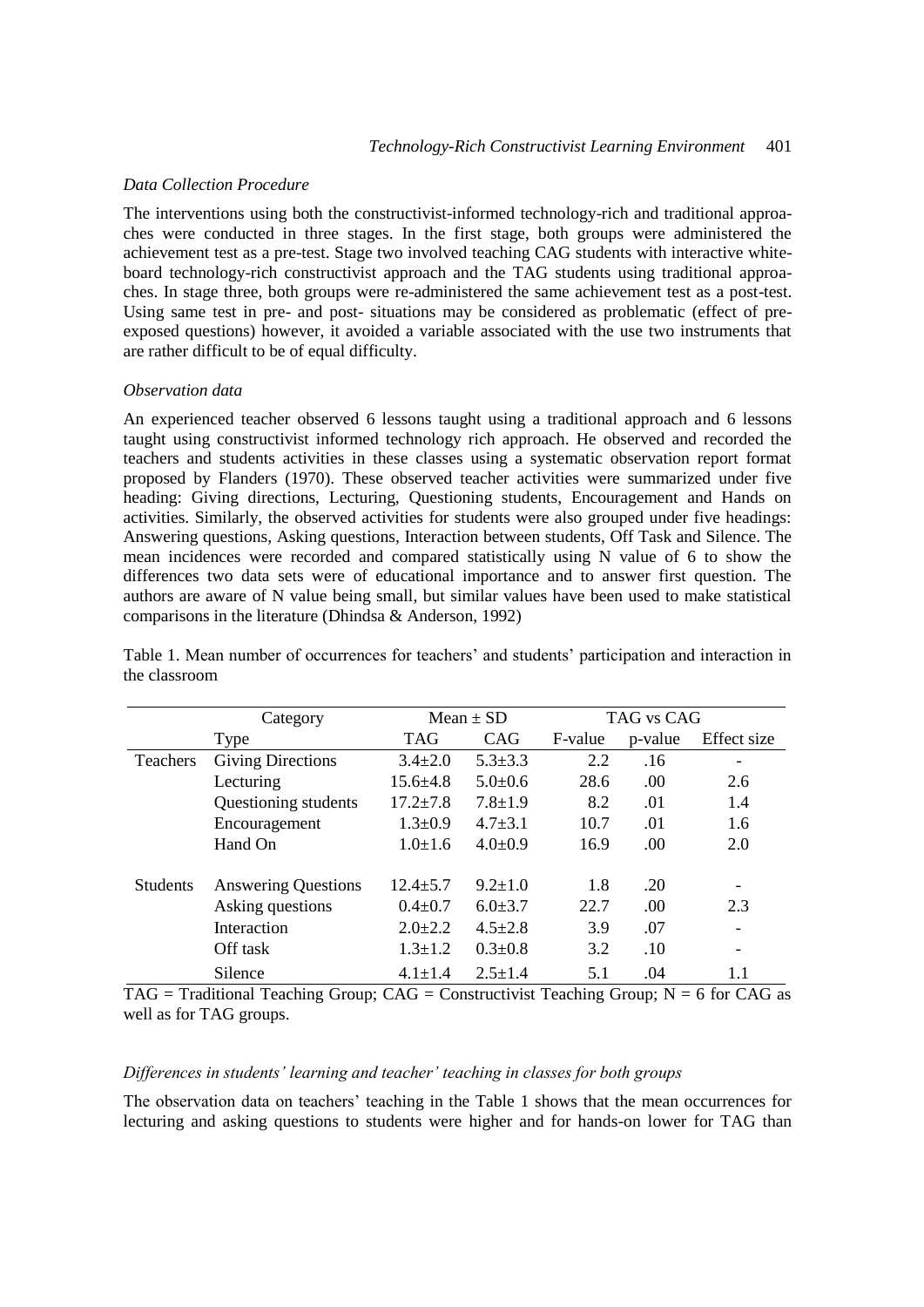CAG students. This is typical for traditional teaching where teachers spent most of the teaching time in lecturing and transmitting knowledge to students who are seated in gender segregated rows. The CAG teachers compared to TAG teachers encouraged their students to a greater extent because CAG teachers were guiding the students during hands-on activities and they were visiting various groups rather than lecturing from the front of the class. All these differences were statistically significant with large effect size values.

The students' data in the Table 1 show that significantly more questions were asked and less incidences of silence were observed in the CAG compared to TAG students. Though differences were non-significant, however classroom student interaction was higher and student off-task incidences were lower for CAG than TAG students. These results support that the extent of constructivist teaching in CAG than TAG classes was significantly higher. Moreover, the CAG and TAG classes differed in terms of use of technology. These results suggest that as planned the learning environments for two groups were significantly different with CAG group learning chemistry in interactive whiteboard technology-rich constructivist learning environment and the other in traditional one. This extent of difference in learning environment appears to have influenced the achievement scores of CAG and TAG students reported in the following sections.

#### *Statistical analysis*

Since it involved comparison of two groups, therefore an independent simple t-test was used. The effect size data were computed to classify statistically significant differences as low (ES=0.2), medium (ES=0.5) and high (ES=0.8) using Cohen's (1999) proposed scale.

#### **Results and Discussions**

The results in this section are discussed in three sections to answer the research questions reported in the aims section.

## *How does the Effect of Gender on Students' Achievement Compare in Constructivist-informed Technology-rich and Traditional Learning Environments?*

This section deals with overall test data for TAG and CAG male as well as female students. Moreover the gender differences in gain scores are also compared. The data in Table 2 show that pre-test mean achievement scores of male and female TAG, as well as of male and female CAG, students were statistically non-significantly different. These data suggest that the mean achievement of males and female students in CAG and TAG groups were comparable to start with and hence there were no gender differences in students' topic related prior knowledge. This finding is complementary to what is reported earlier that the mean science achievement scores in their previous class were comparable for these groups. However, the post-test mean achievement scores for both male and female TAG students were statistically significantly different ( $p =$ 0.000;  $ES = 2.48$ ) in favour of female students. The effect size value of 2.48 suggests that this difference is large and is of educational values. The mean scores for CAG and TAG female students were non-significantly different. Hence the existing traditional teaching approach appears to be linked to the higher achievement scores for female students that appeared to have increased their numbers at the institutions of higher education.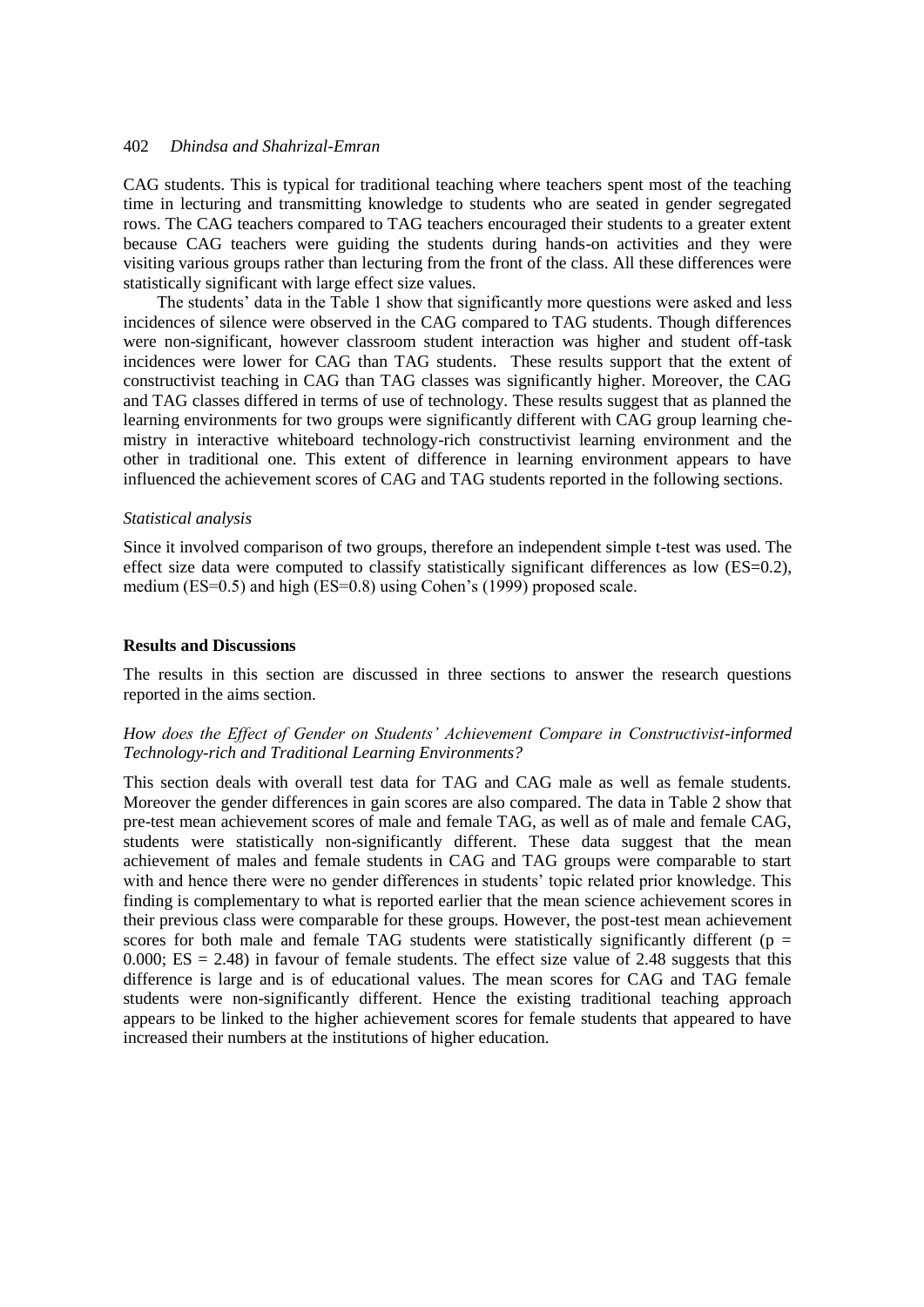| Intervention   |               | Gender         |                | Male vs Female |             |
|----------------|---------------|----------------|----------------|----------------|-------------|
| Type           | <b>Status</b> | Male           | Female         | p-value        | Effect size |
| Traditional    | Pre           | $28.9 \pm 3.9$ | $29.7 \pm 3.1$ | 0.5            | 0.2         |
| (TAG)          | Post          | $47.9 \pm 7.7$ | $63.9 \pm 5.1$ | 0.0            | 2.5         |
|                | Gain          | $17.0 \pm 7.3$ | $33.2 \pm 5.3$ | 0.0            | 2.5         |
|                | N             | 20             | 22             |                |             |
| Constructivist | Pre           | $22.9 + 2.9$   | $24.6 \pm 4.2$ | 0.1            | 0.45        |
| (CAG)          | Post          | $55.8 \pm 7.0$ | $55.9 \pm 7.6$ | 0.9            | 0.0         |
|                | Gain          | $32.9 \pm 7.5$ | $31.3 \pm 6.7$ | 0.7            | 0.2         |
|                | N             | 22             | 24             |                |             |

Table 2. Pre- and post-mean achievement scores (%) on the complete test of male and female students in traditional and constructivist learning environments

N value under each set was applied to Pre, Post and Gain data categories.

The data in the table also show that the post-test mean achievement as well as gain scores for male and female CAG students were also statistically non-significantly different, suggesting them to be comparable. These results suggest that the constructivist teaching package appeared to have encouraged both genders equally to minimize gender differences. The higher inter and intragender communication as planned for CAG group than for TAG students might have contributed towards minimizing gender difference. These results suggest that interactive whiteboard technology-rich constructivist learning environment as defined in this study helps to minimize gender difference in students' achievement. However, it is important to investigate how the male and female students from TAG and CAG groups differed in achievement on MCQ, Short answer and Essay questions.

The pre- and post-test mean scores in Table 3 show statistically significant  $(p=0.0)$ difference in mean achievement scores for MCQ section for all the six data sets of TAG and CAG students. These results suggest significant gender differences in pre- and post-intervention mean achievement data for both teaching packages. In case of traditional teaching, the effect size value for the post- compared to pre- intervention increased from 2.6 to 14.2 suggesting an increase in gender differences in mean achievement scores in favour of girls. This is also reflected in mean gain scores, where the mean gain in achievement score was statistically significantly higher for female compared to male students. However for CAG students the effect size value decreased from pre (5.4) to post (4.9) suggesting interactive whiteboard technologyrich constructivist learning environment helped to minimise the gender differences in mean achievement to some extent. The effect size for mean difference in gain scores for males and female students was higher for TAG (2.5) compared to CAG (1.1) students. The gain score for TAG female compared to male students was higher; however the trend was reversed for CAG students, where the mean gain score for male students was higher by about 2 points.

These results suggest that the package comprising of interactive whiteboard technology-rich constructivist learning environment helped to minimise gender differences in mean achievement score when MCQ responses were recorded to be correct without accounting for their correct logic for selecting a response, which is commonly practiced to mark the MCQs. This practice is based on the teachers' assumption that students understand the knowledge required to answer the question. Since it is well known that while answering MCQ, students can select correct response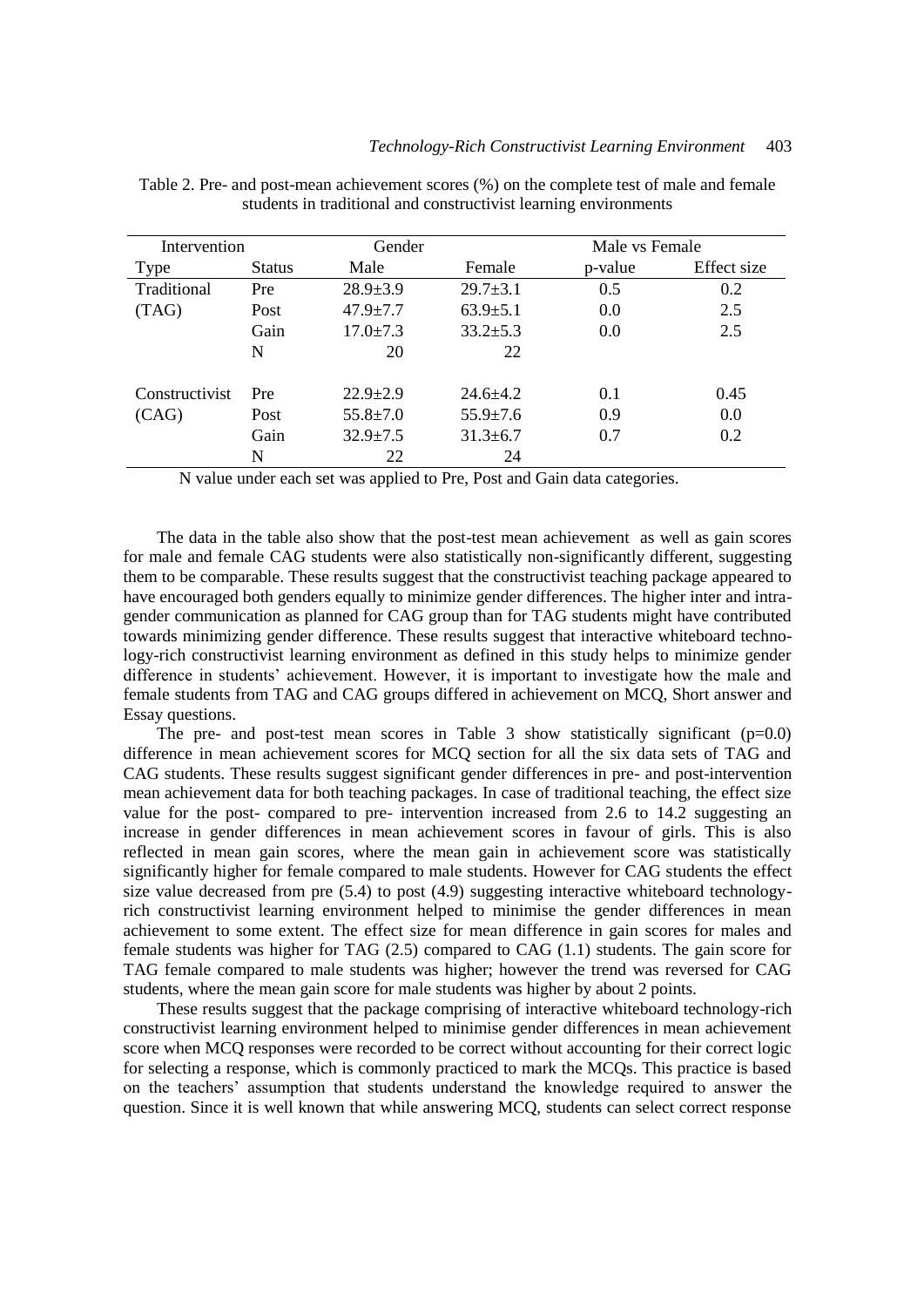with partial knowledge, it was therefore decided to evaluate the data when students' logic for selecting responses was considered. The next section reports the data when students' response and logic was correct. Hence the mean percent achievement scores are lower suggesting a gap between conceptual understanding and selecting correct response for MCQ questions.

| Table 3. Pre- and post-mean achievement scores (%) on the mcq without logic section of the test |  |
|-------------------------------------------------------------------------------------------------|--|
| of male and female students in traditional and constructivist learning environments             |  |

| Intervention   |       | Gender         |                |         | Male vs Female |  |
|----------------|-------|----------------|----------------|---------|----------------|--|
| Type           | State | Male           | Female         | p-value | Effect size    |  |
| Traditional    | Pre   | $50.6 \pm 1.5$ | $47.0 \pm 1.3$ | 0.0     | 2.6            |  |
| (TAG)          | Post  | $71.9 \pm 1.7$ | $90.9 \pm 0.8$ | 0.0     | 14.2           |  |
|                | Gain  | $21.2 \pm 1.9$ | $43.9 \pm 1.7$ | 0.0     | 2.5            |  |
|                | N     | 20             | 22             |         |                |  |
|                |       |                |                |         |                |  |
| Constructivist | Pre   | $36.9 \pm 1.5$ | $43.8 \pm 1.6$ | 0.0     | 5.4            |  |
| (CAG)          | Post  | $84.6 \pm 1.2$ | $89.6 \pm 0.8$ | 0.0     | 4.9            |  |
|                | Gain  | $47.8 \pm 2.0$ | $45.9 \pm 1.5$ | 0.0     | 1.1            |  |
|                | N     | 22             | 24             |         |                |  |

N value under each set was applied to Pre, Post and Gain data categories.

The TAG students' data in Table 4 show statistically significant gender differences in preand post-test mean scores. Moreover a significant gender difference is also present in the mean gain scores. The differences in pre-test scores were in favour of male students, however in posttest and gain scores, the differences were in favour of female students. The effect size data suggest that the differences are large and they increased from pre- to post-data. However for CAG students, the statistically significant gender differences in achievement scores (large based on effect size value of 2.3) that existed in the pre-intervention data decreased to statistically nonsignificant. Moreover, for CAG students the mean gain scores were also comparable as reflected by statistically non-significantly different mean values. These results also suggest that in Brunei, to some extent the traditional teaching technique is associated with creation, whereas the interactive whiteboard technology-rich constructivist learning environment with the minimization, of gender differences in academic achievement when evaluated using MCQ and students' correct understanding of chemistry concepts. The readers should also note that the mean gain score for TAG females was significantly higher that for CAG females. These are the responses of students for whom both the response to question are logic were correct. It is not clear if traditional teaching to more effective than constructivist approach used in this study for such students when learning is evaluated using response to MCQs with logic for choosing the response. This issue can be addressed under a different research project.

The TAG students' data in Table 5 show statistically significant ( $p=0.00$ ,  $ES = 1.24$ ) large gender difference in pre-test mean scores for short answer section of the achievement test. This difference increased in the post-test data as reflected by an increases in effect size value ( $P= 0.0$ ,  $ES = 1.6$ ). However, the mean gain scores were statistically non-significantly different. These differences in pre- and post-test data were in favour of females students. However, for the CAG students, the pre-test mean scores of males and females were statically non-significantly different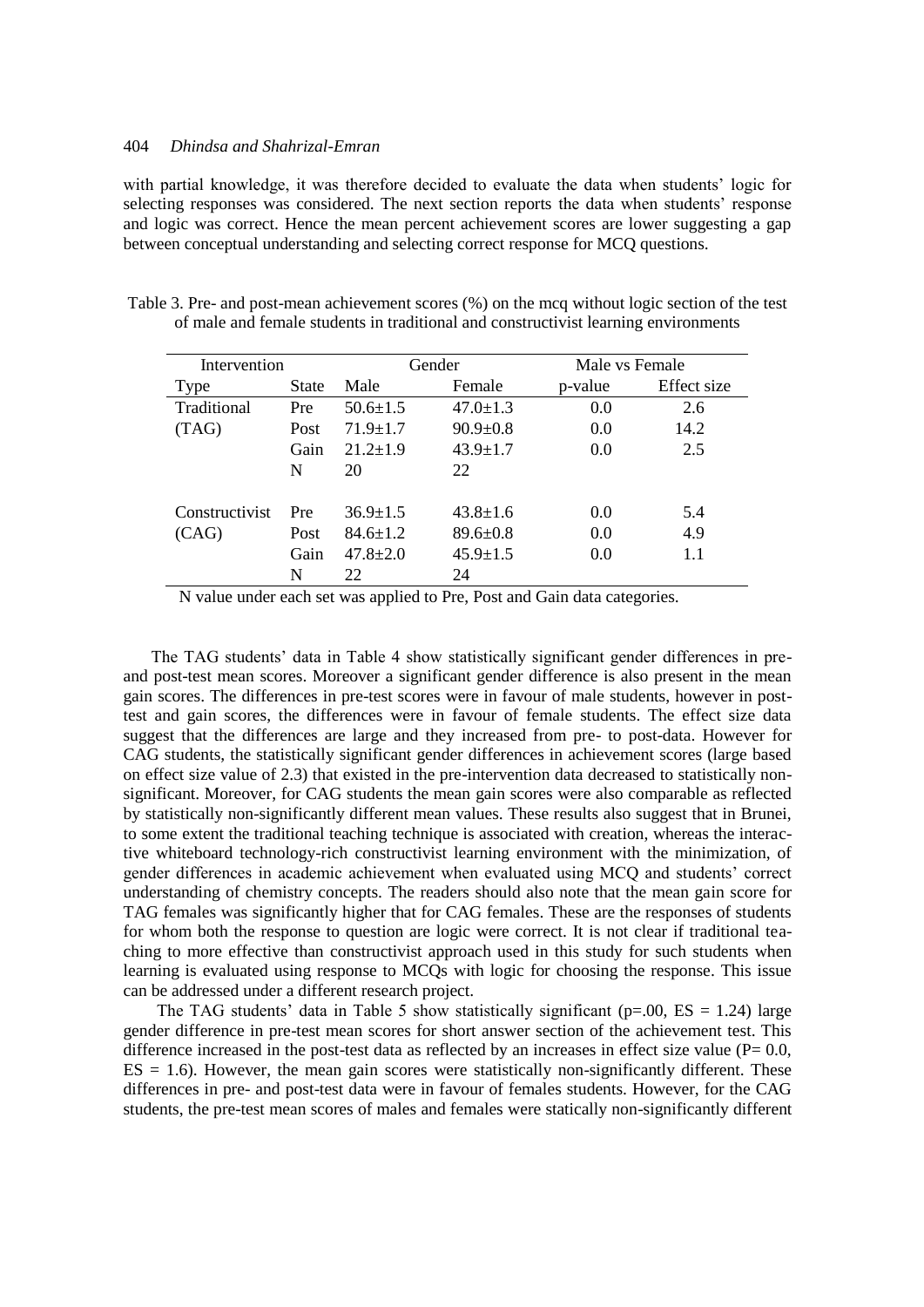$(p=1, ES = 0.6)$  suggesting non-significant gender differences to start with. However, the p-value of 0.1 suggests the borderline difference. The post-test data though suggest a statistically significant gender difference ( $p=0.0$ ,  $ES = 1.1$ ) in the favour of male students, but the effect size value is lower than that for TAG students. The mean gain scores for male and female CAG students, though higher than for TAG students, were statistically  $(p=2, ES = 0.4)$  nonsignificantly different (comparable).

| Intervention   |              | Male vs Female<br>Gender |                |         |             |
|----------------|--------------|--------------------------|----------------|---------|-------------|
| Type           | <b>State</b> | Male                     | Female         | p-value | Effect size |
| Traditional    | Pre          | $19.7 \pm 2.1$           | $18.0 \pm 2.0$ | 0.0     | 0.8         |
| (TAG)          | Post         | $42.1 \pm 5.2$           | $64.0 \pm 3.6$ | 0.0     | 5.0         |
|                | Gain         | $23.4 \pm 5.5$           | $47.0 + 4.5$   | 0.0     | 5.0         |
|                | N            | 20                       | 22             |         |             |
| Constructivist | Pre          | $13.3 \pm 1.8$           | $18.0 \pm 2.3$ | 0.0     | 2.3         |
| CAG            | Post         | $51.9 \pm 5.3$           | $54.5 + 4.8$   | 0.1     | 0.5         |
|                | Gain         | $38.6 \pm 5.5$           | $36.5 \pm 4.9$ | 0.1     | 0.4         |
|                | N            | 22                       | 24             |         |             |

Table 4. *Pre- and post-mean achievement scores (%) on the mcq with logic section of the test of male and female students in traditional and constructivist learning environments*

N value under each set was applied to Pre, Post and Gain data categories.

Table 5. Pre- and post-mean achievement scores (%) on the short answer questions section of the test of male and female students in traditional and constructivist learning environments

| Intervention   |       | Gender         |                | Male vs Female |             |
|----------------|-------|----------------|----------------|----------------|-------------|
| Type           | State | Male           | Female         | p-value        | Effect size |
| Traditional    | Pre   | $37.6 \pm 2.8$ | $40.7 \pm 2.3$ | 0.0            | 1.2         |
| (TAG)          | Post  | $51.5 \pm 2.7$ | $55.3 \pm 2.2$ | 0.0            | 1.6         |
|                | Gain  | $13.9 \pm 1.9$ | $14.6 \pm 2.3$ | 0.3            | 0.3         |
|                | N     | 20             | 22.            |                |             |
| Constructivist | Pre   | $32.5 \pm 1.9$ | $31.2 \pm 2.6$ | 0.1            | 0.6         |
| (CAG)          | Post  | $50.6 \pm 2.2$ | $48.2 \pm 2.4$ | 0.0            | 1.1         |
|                | Gain  | $18.1 \pm 2.6$ | $17.0 \pm 2.5$ | 0.2            | 0.4         |
|                | N     | 22.            | 24             |                |             |

N value under each set was applied to Pre, Post and Gain data categories.

The TAG students' data in Table 6 show statistically significant gender difference in mean scores on the essay section of the achievement test for pre-test, post-test and the gain scores. An increase in effect size value from 1.60 to 15.16 suggests an increase in gender difference in pre-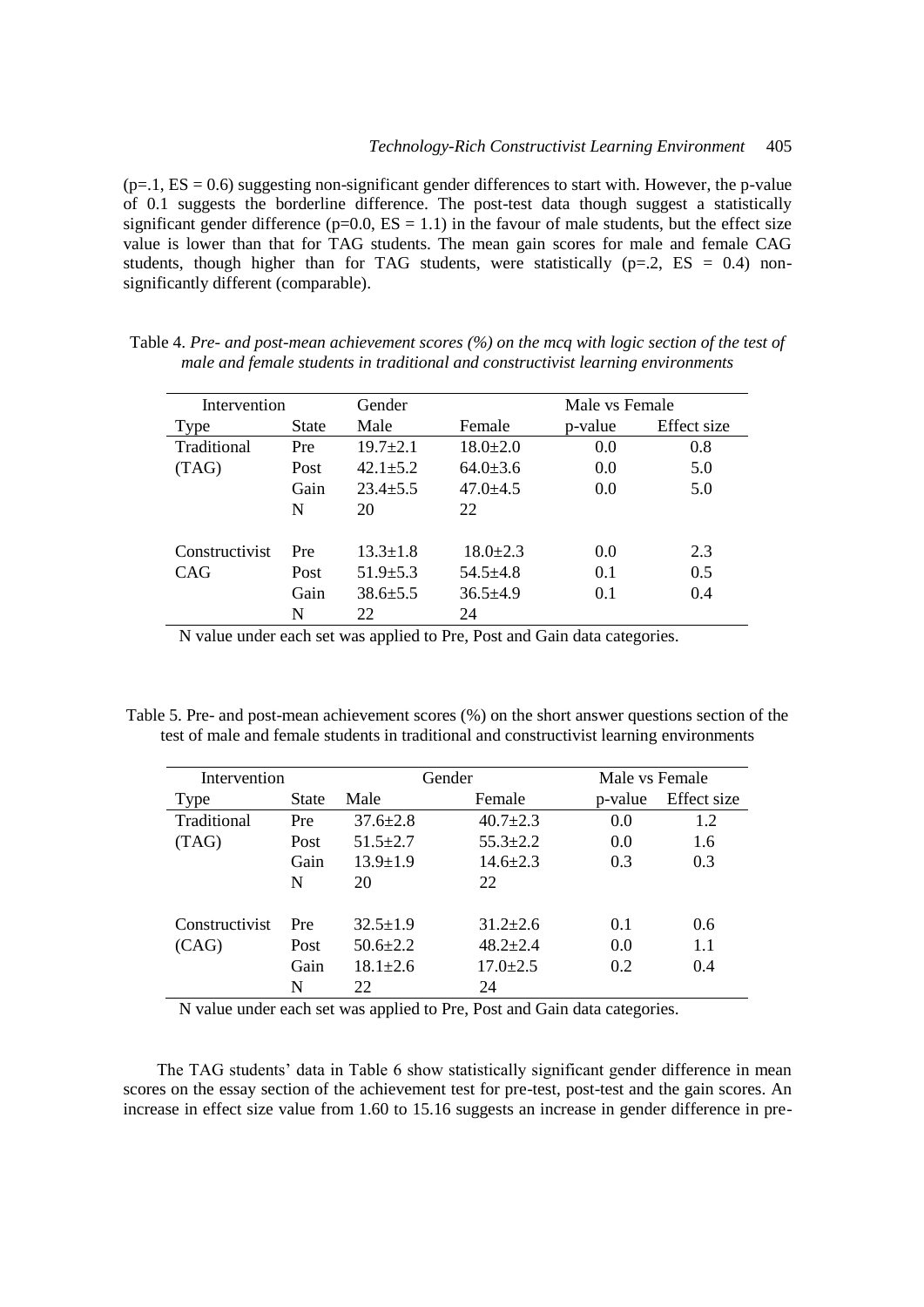to post-test data for TAG students. The mean gain and the post-test scores for females were higher than for males. However, for the CAG students, the gender differences in all the three sets of data (pre, post and gain) were statistically non-significant with low effect size values.

| Intervention   |              | Gender         |                | Male          | <b>VS</b>   |
|----------------|--------------|----------------|----------------|---------------|-------------|
|                |              |                |                | Female        |             |
| Type           | <b>State</b> | Male           | Female         | p-value       | Effect size |
| Traditional    | Pre          | $3.6 + 0.4$    | $3.0 \pm 0.4$  | $0.0^{\circ}$ | 1.6         |
| (TAG)          | Post         | $24.0 \pm 1.1$ | $41.8 \pm 1.2$ | (0.0)         | 15.2        |
|                | Gain         | $20.0 \pm 1.1$ | $38.2 \pm 1.2$ | 0.0           | 15.8        |
|                | N            | 20             | 22             |               |             |
| Constructivist | Pre          | $0.7 + 1.1$    | $0.7 + 1.2$    | 10            | 0.0         |
| (CAG)          | Post         | $43.6 \pm 1.6$ | $44.2 + 1.6$   | 0.2           | 0.4         |
|                | Gain         | $43.6 \pm 1.6$ | $44.2 + 1.6$   | 02            | 0.4         |
|                | N            | 22             | 24             |               |             |

Table 6. Pre- and post-mean achievement scores (%) on the essay answer questions section of the test of male and female students in traditional and constructivist learning environments

N value under each set was applied to Pre, Post and Gain data categories.

In summary, the above results revealed that in general the gender differences in achievement on the total test as well as on its sections for students who learned the organic chemistry content using traditional teaching technique either increased or persisted after intervention. However, for the students who learned the same content using the interactive whiteboard technology-rich constructivist technique, gender differences in achievement mostly decreased. In general, the decrease in differences in mean achievement scores of male and female students have occurred by empowering mainly male students without lowering much of the gain scores for female students except in case of MCQ data in Table 4. This is what Brunei needs. These results suggest that interactive whiteboard technology-rich constructivist technique can be used to minimize gender differences in achievement by helping the male students achieve better.

#### **Discussion**

The results of this study revealed that the use of constructivist teaching approach with the aid of technology minimized the gender difference in achievements unlike the traditional teaching approach. Owens and Waxman (1998) sated that one of the challenges of using technology in education is achieving gender equity in the achievements of students where inequities related to the use of technology by students have an effect on their academic outcomes. In the present study, equal opportunities to use the interactive white board technology were provided to both genders. The interactive white board allows the use of colour and sound effects for presentations, simulations, videos and interactive activities that match closely with the real life situations. The students find these activities interesting and they stated engaged during teaching. In this way, the use of constructivist teaching approach enriched with interactive white board technology, created a classroom environment in which all students were actively engaged though out the lesson that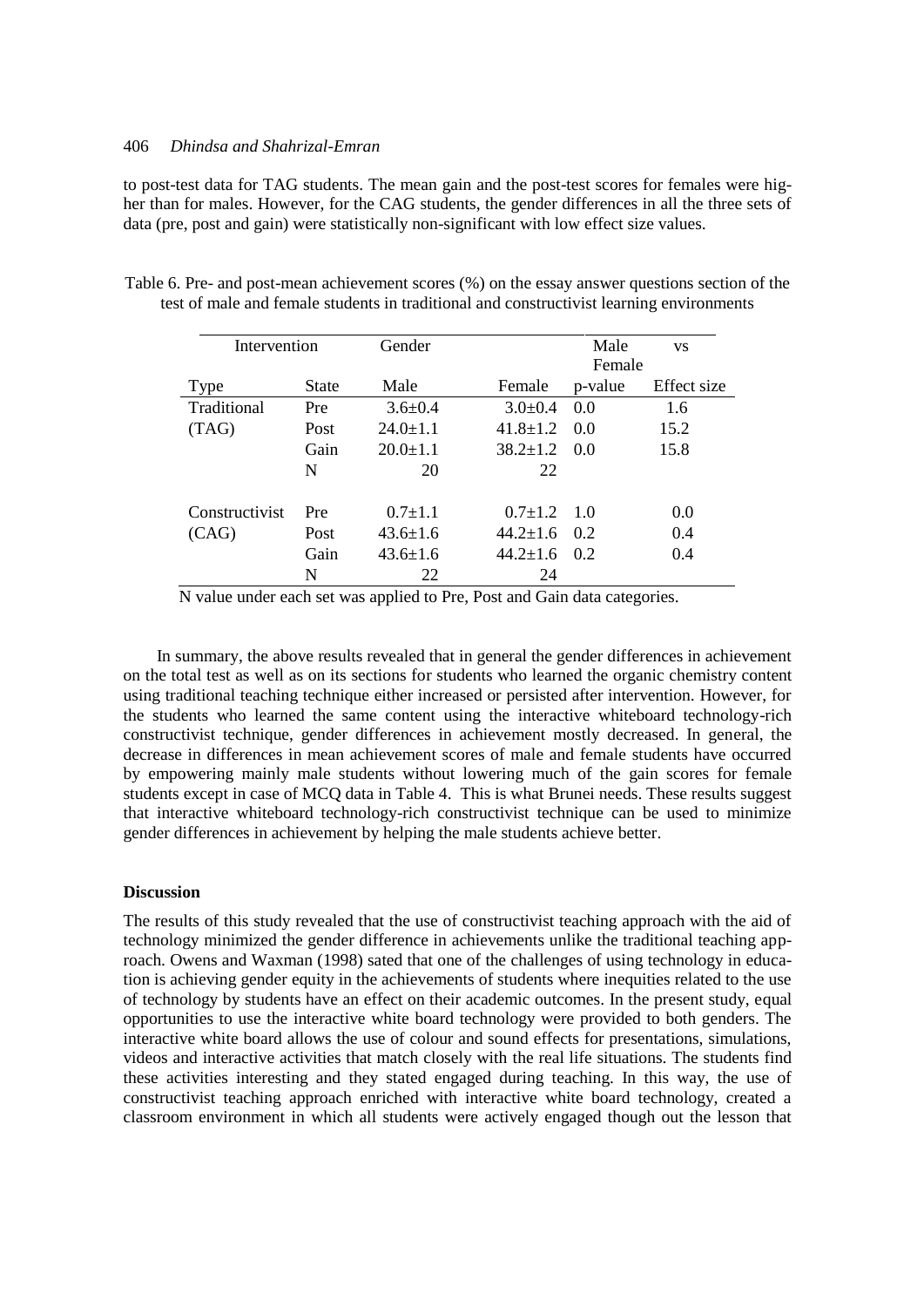encouraged active learning. The active learning environment encourages the growth of and interaction between neurons for the development of brain structures linked to long term memory (Kruglanski, 2007). Male students by nature prefer action. It appears that the impact of such teaching/learning environment could have helped the male students to develop their memory structures that matched with that of females; thus minimization of gender differences occurred. The results of this study are in line with finding reported by Kumar and Helgeson (2000). They reported that the use of Hyper equation software on Macintosh computers to solve stoichiometric chemistry problems helped to narrow down the gender gaps in achievements. However, these results are different from those where technology in traditional learning environment demonstrated no effect on the male and female students' achievement (Mohamd-Zamri, 2004).

According to Gerace, Dufresne and Leonard (1999), the use of technology to create a learning environment based on the constructivist epistemology, the students and teacher interaction was greatly enhanced that affected learning, attitudes and motivation towards science. The present study encouraged large and small group discussions before students were involved in individual learning activities. Moreover, inter-gender interaction was encouraged for CAG students. This learning environment was more cooperative learning. The cooperative learning comparative to traditional has been reported to reduce gender differences in chemistry achievement (Balfakih, 2003). The use of interactive whiteboard technology and constructivist teaching approach provided conditions for active learning that not only helped the male and female students' overall chemistry achievement but also minimsed gender differences in achievement by improving the learning environment for male students to learn effectively. The impact of interactive whiteboard technology, constructivist learning approach and their interaction used in the present study appears to have improved the overall gain score of the CAG students compared to TAG students as well as it also has helped to minimise the gender difference in achievement. The results of the present study are in line with those reported by Gerace, et al. (1999). They reported that the use of technology to create a learning environment based on the constructivist epistemology, the students and teacher interaction was greatly enhanced that affected learning, attitudes and motivation towards science.

The effect size data in this study revealed that the extent of gender difference in achievement and its minimization for TAG and CAG students was different for multiple choice, short answer and essay type questions. Similar findings have been reported by Hamilton (1998). He reported that performance gaps between males and females varied across formats (multiple-choice versus constructed-response). These findings suggest that gender differences in achievement may also be linked to our evaluation techniques and type of questions asked. Wimmer & Dhindsa (2010) reported that the quality of response is influenced by the type of question asked by the teacher. A response to a question would require activation, retrieval and transport of appropriate concepts from long term memory to frontal lob, where concepts are connected using connectives (is, am, are etc) to make a sentence and to add context before it is conveyed orally or in written format as a piece of information. A demand on our central nervous system for activation of highly connected concepts increases in the following order: MCQ (without logic)  $<$  MCQ (with logic)  $<$ short answer < essay type of questions. A diverse set of responses in a multiple choice question often require activation of concepts in partially or unconnected memory structures; whereas, essay type question would requires a large number of connected concepts. Is this demand on our central nervous system created by the type of question asked and response required responsible for creating gender differences in achievement; how it can be minimized in both genders? These questions need to be investigated in future.

According to Parker, Rennie and Harding (1995) female students receive less attention than boys from their teachers in classroom, which encourages gender inequity. This may be the effect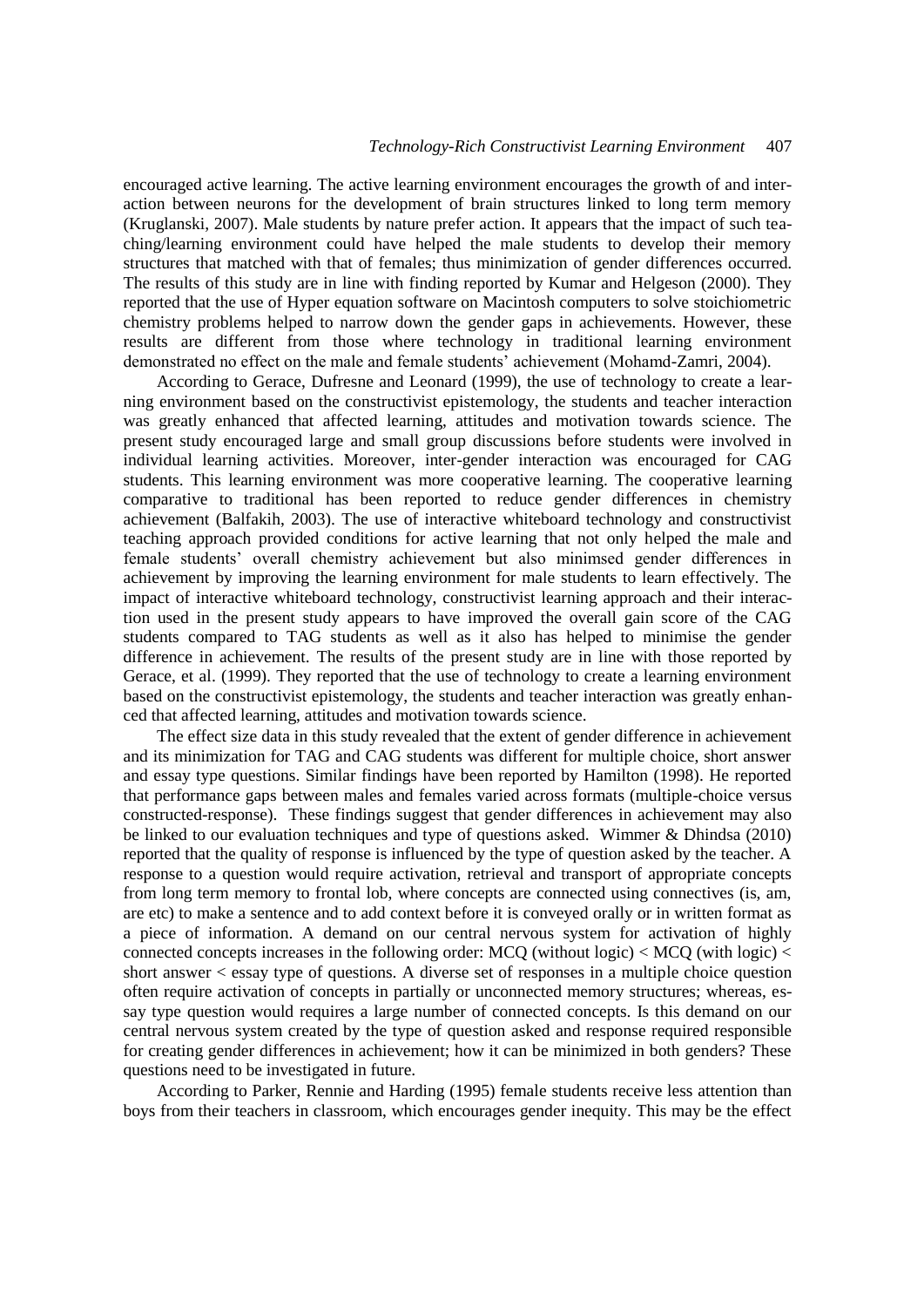of seating arrangement, because seating arrangement not only influenced the teacher attention but also students' active participation in the classroom activities. The TAG male and female students sat in different rows, which is a common practice in Bruneian schools and is an accepted practice in the local culture like many other cultures of the world. However, the CAG students were seated differently to the traditional classroom where the mixed seating arrangement allowed more inter- and intra-gender interactions and collaborative work. Thus, it can be argued that by allowing the male and female students grouped together under teacher supervision to create a learning environment that allows them to work collaboratively in constructing their knowledge would minimise gender differences in achievements that have emerged in the traditional teaching approach. Although local culture limits the mixing of opposite genders, however, under the supervision of teacher it should be acceptable (Dhindsa, 2005). Therefore, it is also recommended that teachers use this teaching approach to achieve gender equity in their classes to help more students achieve better grades in science subjects and in turn will encourage them to pursue their studies further in science related fields. Further studies on the effects of increased inter-gender communication on students' achievement and gender difference in achievement are recommended.

Teachers can use the results of this study to implement this new teaching technique to optimize achievement as well as gender equity in students' achievement. Since the use of interactive whiteboard requires teaching materials to be prepared differently than the use of simple whiteboard, therefore, curriculum department can use this study as guide to modify the national curriculum. The teacher trainers can include this methodology in their methods of teaching courses to train future teachers. They can also adapt this technique for their own teaching needs. Moreover, this research enriches the Ministry of Education to make educational decisions to increase trained national human resources in science related fields that are gender equilibrated.

#### **Conclusions**

Minimization of gender differences in achievement has been taken very seriously by researchers and practitioners working in the field of education. In Brunei, this gender differences has created a gender gap in enrolment (more girls than boys) at the institutions of higher education. Interactive whiteboard technology-rich constructivist teaching and learning technique reported in this study has minimised the gender differences in achievement. This technique appears to be a potential candidate to overcome gender differences in science achievement. However, more research using students from different cultures, grades, different science topics as well as subjects is recommended to verify the results of this study. Also future research is recommended to evaluate if this technique empowers girl students in those cultures/ countries where female students are lagging behind the boys.

#### **References**

- Ahmad (2000). Opening Address. In Wong, K. Y., Tairab, H. H. and Clements, M. A. *Proceedings of the fifth annual conference of the department of the science and mathematics education (pp. 5-7)*.Universiti Brunei Darussalam, Brunei: ICT.
- Balfakih, N.M.A. (2003) . The effectiveness of student team-achievement division (STAD) for teaching high school chemistry in the United Arab Emirates. *International Journal of Science Education, 25*(5), 605–624.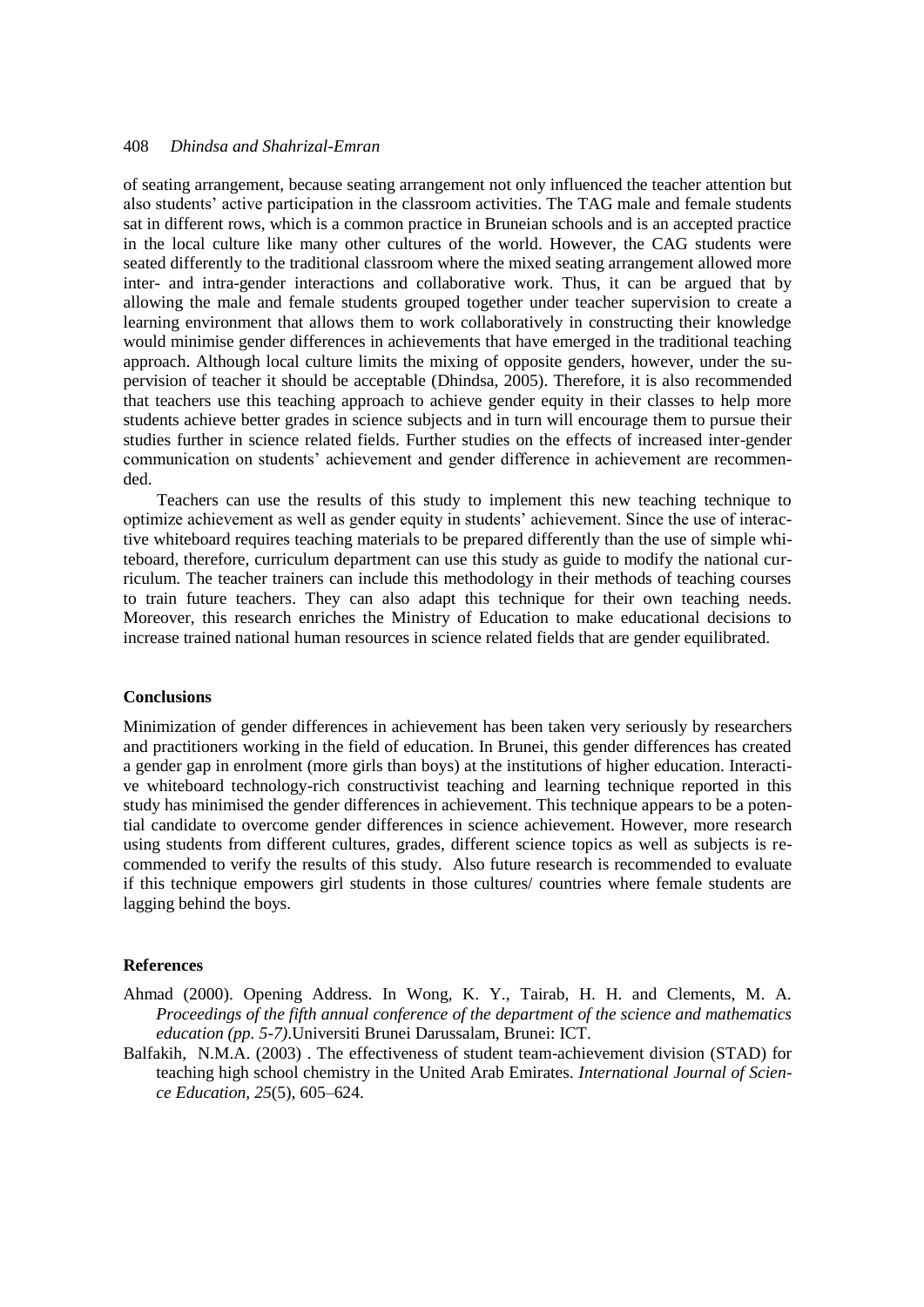- Barnea, N. & Dori Y.J. (1999). High-school chemistry students' performance and gender differences in a computerized molecular modeling learning. *Journal of Science Education and Technology, 8*(4), 257-271.
- Beeland, W.D. (2002). *Student engagement, visual learning and technology: Can interactive whiteboards help*? Available: http://chiron.valdosta.edu/are/Artmanscrpt /vol1no1/beeland\_am.pdf [30/1/2005].
- Beller, M. & Gafni, N. (1996). The 1991 international assessment of educational progress in mathematics and science: the gender differences perspective. *Journal of Behavioral Psychology, 88*(2), 365-377.
- Bimbola, O. & Daniel, O.I. (2010). Effect of constructivist-based teaching strategy on academic performance of students in integrated science at the junior secondary school level. *Educational Research and Reviews, 5*(7), 347-353.
- Brown, H.D. & Kosslyn, S.M. (1993). Cerebral lateralization. *Current opinion in Neurology, 3*, 183-186.
- Burns, J. & Bracey, P. (2001). Boys' understanding: issues, challenges and possible ways forward. *Westminster Studies in Education, 24*(2), 155-166.
- Camp, T.C.S. (2002). The incredible shrinking pipeline. *ACM SIGCSE Bulletin, 34*(2), 129-134.
- Cantrell, P., Liu, L., Leverington, M. & Taylor, J. (2007). The effects of differentiated technology integration on student achievement in middle school science classrooms. *International Journal of Technology in Teaching and Learning, 3*(3)*, 36-54.*
- Catsambis, S. (1995) Gender, race, ethnicity, and science education in the middle grades. *Journal of Research in Science Teaching, 32*(3), 243-257.
- Chung, M. (1999). *Effect of school type on form 3 students' attitudes towards science*. Unpublished M.Ed. of Science Education Dissertation, Universiti Brunei Darussalam, Brunei.
- Chung, G., Riah, H., & Dhindsa, H. S. (2001). Effects of gender on lower secondary students' attitudes towards, and achievement in, science*. Studies in Education*, No6, 40-46.
- Cohen, J. (1999). A power primer*. Psychological Bulletin, 112*(1), 155-159.
- Connell, D. & Gunzelmann, B. (2004). The New gender gap. *Instructor 113*(6), 14-17.
- Crouch, C.H., Lorenzo, M. & Mazur, E. (2006). Reducing the gender gap in the physics classroom. *American Journal of Physics 74* (2), 118–122.
- Dantzker, G. (2002). *Student perception of the use and educational value of technology at the STCC Star County Campus: Implications for technology planning*. Educational Resources Information Centre ED463028.
- Dee, T. (2005). A teacher like me: Does race, ethnicity, or gender matter? *The American Economic Review*. 95(2), 158-165.
- Dee, T (2006). The Why Chromosome: How a teacher's gender affects boys and girls. *Education Next 6*(4), 68-75.
- Delpit, L.D. (1988). The silenced dialogue: power and pedagogy in educating other people' children. *Harvard Educational Review*, *58*(3), 280-298.
- Dhindsa, H.S. & Anderson, O.R. (1992). A model of the effects of teacher communication rate on student acquisition of information. *Science Education, 7*, 353-371.
- Dhindsa, H.S., & Chung, G. (2003). Attitudes and achievement of Bruneian science students. *International Journal of Science Education*, 25(8), 907-922
- Dhindsa, H.S. (2005). Cultural Learning environment of upper secondary science students. *International Journal of Science Education*, 27(5), 575-592.
- Dhindsa, H.S., & Fraser, B.J. (2004). Socio-Cultural Factors of Pre-Service Teachers' Learning Environments. *Learning Environment Research: An International Journal*, 7, 165-181.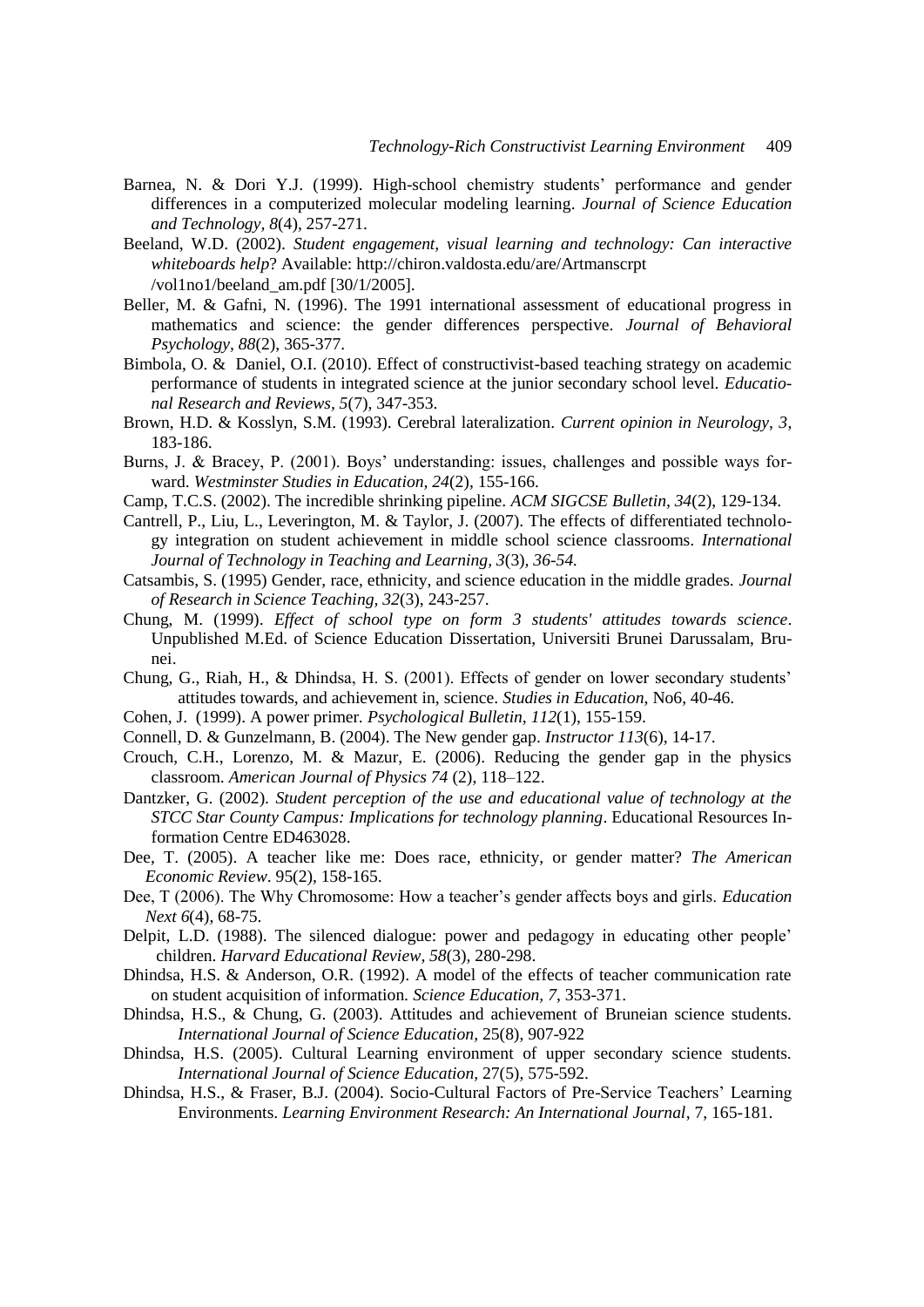- Dhindsa, H.S., Omar K., & Waldrip' B. (2007). Upper secondary Bruneian science students' perceptions of assessment. *International Journal of Science Education, 29*(10), 1261- 1280.
- Dhindsa, H.S., & Anderson, O.R. (2004). Using a conceptual change approach to help preservice science teachers reorganize their knowledge structures for constructivist teaching. *Journal of Science Teacher Education*,15(1), 63-85.
- Diamond, M.C. (2007). *Why Einstein's Brain* http://www.newhorizons.org/neuro/diamond\_einstein.htm (13/2/07)
- Diamond, M.C. (2001). Response of the brain to enrichment. New Horizons for learning. [http://www.newhorizons.org/neuro/diamond\\_brain\\_response.htm](http://www.newhorizons.org/neuro/diamond_brain_response.htm) (14-08-2008)
- Flanders, N.A. (1970). Analysing teaching behaviour. Reading Mass.: Addison Wesley.
- Forrest, G.M. (1993). Gender differences in school science examinations: Notes for correction. *Studies in Science Education, 21*, 123-129.
- Forrest, G.M. (1992). Gender differences in school science. *Studies in Science Education, 20*, 87- 122.
- Fraser-Abder, P. (1990, January). *Determinants of science achievement at elementary level in a minority population*. Paper presented at the Annual Meeting of the National Association for Research in Science teaching, Atlanta, Georgia.
- Gerace, W.J., Dufresne, R.J. & Leonard, W.J. (1999). Using technology to implement active learning in large classes. Educational Resource Information Center ED 471419.
- Grossman, H. (1995). *Classroom Behaviour Management in a Diverse Society*. Mountain View, Calif.: Mayfield Publishing Co.
- Gunzelmann, B. & Connell, D. (2006). The new gender gap: social, psychological, neurobiological and educational perspective. *Educational Horizons, Winter*, 94-101.
- Gurian, M. (2001). *Boys and Girls learn differently! A guide for teachers and parents*. San Francisco: Jossey-Bass.
- [Hamilton,](http://www.rand.org/pubs/authors/h/hamilton_laura_s.html) L.S. (1998). Gender differences on high school science achievement tests: Do format and content matter? *Educational Evaluation and Policy Analysis*, 20(3), 179-195.
- Hamilton, V.L., Blumenfeld, P.C., Akoh, H. & Miurta, K. (1991). Group and gender in Japan and American elementary classrooms. *Journal of Cross Cultural Psychology, 22*, 317-346.
- Harris, P. (1989). Contexts for change in cross-cultural classrooms. In N.F. Ellerton & M.A. Clement (Eds.), *School of Mathematics: the Challenge to Change* (pp. 79-96). Geelong: Deaken University, Australia.
- Haynes, N.M., Comer, J.P., & Hamilton-lee, M. (1988). Gender and achievement status differences on learning factors among blank high school students. *Journal of educational Research, 81*(4), 233-237.
- Herr, K. & Arms, E. (2004). Accountability and single-sex schooling: A collision of reform agendas. *American Educational Research Journal*, *41*(3), p. 527-555.
- Hyde, J.S. (2005). The Gender Similarities Hypothesis. *American Psychologist, 60*(6), 581-592.
- Jones, M.G. & Wheatley, J. (1990) Gender differences in teacher-student interaction in science classrooms, *Journal of Research in Science Teaching, 27*(9), 861-874.
- Jovanovic, J. & Dreves, C. (1995) Math, science, and girls: Can we close the gender gap? In C.M. Todd (Ed.), *School-age Connections*, 5(2). Urbana, IL: University of Illinois Cooperative Extension Service.
- Kahle, J.B. and Meece, J. (1994). Research on gender issues in the classroom. In DL. Grable (Ed.) *Handbook of research on science teaching and learning* (pp. 542-557), New York: Macmillan Publishing Co.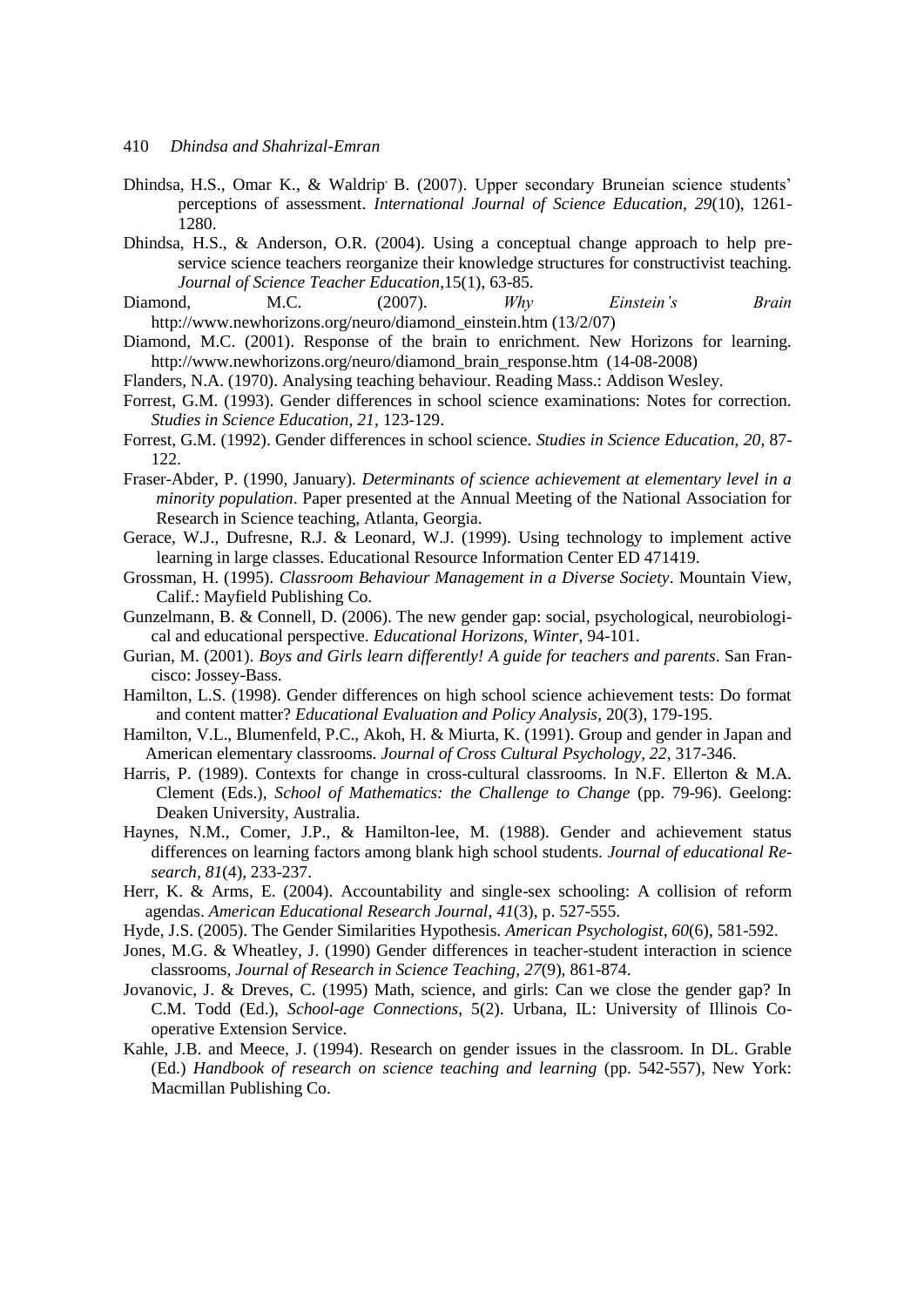- Kennewell, S., & Beauchamp, G. (2003, July). *The influence of a technology-rich classroom environment on elementary teachers' pedagogy and children's learning*. Paper presented at the IFIP working group 3.5 conference held at UWS, Paramatta (Swansea, UK).
- Klainin, S., Fensham, P.J. & West, H.T. (1989). The superior achievement of girls in chemistry and physics in upper secondary schools in Thailand. *Research in Science & Technological Education, 7*(1), 5-14.
- Klawe M. (2002). Girls, boys, and computers. *ACM SIGCSE Bulletin Volume 34*(2), 16-17.
- Kruglanski, A.E. (2007). It's the neurons, stupid; or is it? Issues in Science and technology, spring 2007. [http://findarticles.com/p/articles/ml\\_qa3622/is\\_200704/ai\\_n19198512,](http://findarticles.com/p/articles/ml_qa3622/is_200704/ai_n19198512) [15/10/07].
- Kumar D.D., & Helgeson S.L. (2000). Effect of gender on computer-based chemistry problem solving: Early findings. *Electronic Journal of Science Education, 4(4), 1-3.*
- Larkin, J.E. (2003) Gender and risk in public performance. *Sex Roles: A Journal of Research,* 49, 197-210
- Lawrenz, F. & Gray, B. (1995). Investigation of world view theory in a South Africa context. *Journal of Research in Science Teaching*, 32, 555-568.
- Longo, P.J., Anderson O.R. & Wicht, P. (2002). Visual thinking networking promotes problem solving achievement for 9<sup>th</sup> grade earth science students. *Electronic journal of Science Education, 7*(1), 1-50.F
- Lord, T., Travis, H., Magill, B., & King, L. (2005). *Comparing student-centered and teachercentered instruction in college biology labs.* Available: http://k12s.phast.umass.edu/stemtec/pathways/Proceedings/Papers/Lord-p.doc. [21/8/2008]
- Luh, K.E. & Levy, J. (1995). Interhemispheric cooperation : left is left and right is right, but sometimes the twain shall meet. *Journal of experimental psychology, 21*(6), 1243-1258.
- Makarimi-Kasim (2006). *Mind mapping enriched constructivist learning environment and students learning outcomes*. Unpublished M.Ed. of Science Education Dissertation, Universiti Brunei Darussalam, Brunei.
- MOE (2005). *Education statistics 2003, 2004 and 2005*. Brunei: Ministry of Education.
- Mohammed, A.H., Zhu, S.W., Darmopil, S., Hjerling-Leffler, J., Ernfors, P., Winblad, B.K., Diamond, M.C., Eriksson, P.S. &. Bogdanovic, N. (2002). *Environmental Enrichment and the Brain.* 138:109-133.
- Mohd-Zamri H.I. (2004). *The effect of information and communication technology (ICT) on students learning outcome in biology.* Unpublished M.Ed. of Science Education Dissertation, Universiti Brunei Darussalam, Brunei.
- Myhill, D. & Jones, S. (2006). She doesn't shout at no girls': pupils' perceptions of gender equity in the classroom. *Cambridge Journal of Education*, 36(1), 99-113.
- Owens, E.W., & Waxman, H.C. (1998). Sex- and ethnic-related differences among high school students technology use in science and mathematics. *International Journal of Instructional Multimedia, 25*(1), 43-54.
- Parker, L.H., Rennie, L.J. & Harding, J. (1995, April). *Gender Equity*. Paper presented at the Annual meeting of the National Association for Research in Science Education, San Francisco, USA.
- Passey, D., Rogers, C., Machell, J., & McHugh, G. (2004). *The motivational effect of ICT on pupils* (Research report No 523), Lancaster University, UK. Available: http://www.dcsf.gov.uk/research/data/uploadfiles/RR523new.pdf. [2`1/8/2008].
- Popcorn, F. & Hyperion, L.M. (2000). Eveolution the eight truths of marketing to women. New York: Amazan.com (ISBN 0-7868-6523-7)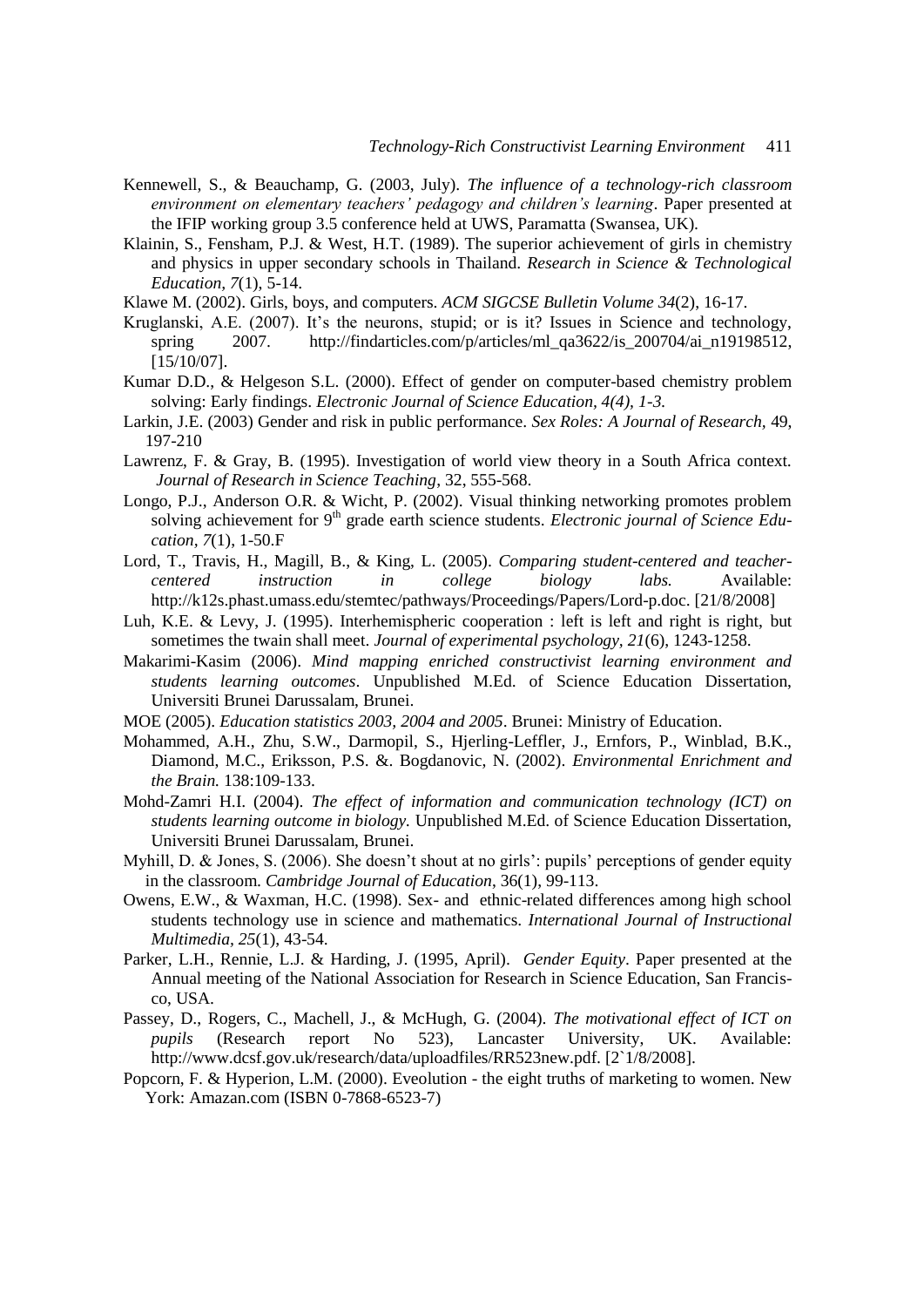- Pratton, J., & Hales, L.W. (1986). The effects of active participation on student learning. *Journal of Educational Research, 79(4),* 210-215.
- Riah, H. & Sabli (2005). Assessment of learning environment in Agricultural science classes (pp. 91-90). In Dhindsa, H.S., Kyleve, I.J., Chucwu, O., & Perera, J.H.S.Q. (Eds). *Future directions in science, mathematics and technical education*. Brunei: ETC-Universiti Brunei Darussalam.
- Santagata, R., & Stigler, J.W. (2000). Teaching mathematics: Italian lessons from cross-cultural perspective. *Mathematical Thinking and Learning*, 2 (3), 191-208.
- Santmire, T.E., Giraud, G., & Grosskopf, K. (1999, April). *An experimental test of constructivist educational environment.* Paper presented at the Annual Meeting of the American Educational Research Association, Montreal (Quebec, Canada)
- ScienceDaily (2005). *New discoveries about neuron plasticity linked to learning and memory.* Retrieved on June 25, 2011 from <http://www.sciencedaily.com/releases/2005/11/051103082711.htm>
- She, H-C. (1998). Gender and grade level differences in Taiwan students' stereotypes of science and scientists. *Research in Science & Technological Education, 16*(2), 125-135.
- Smeets, E., & Mooij, T. (2001). Pupil-centered learning, ICT, and teacher behaviour: observations in educational practice. *British Journal of Educational Technology, 32(4),* 403-417.
- Soyibo, K. (1999) Gender differences in Caribbean students' performance on a test of errors in biology labeling. *Research in Science & Technological Education, 17*(1), 75-82.
- Shutte, V.J., & Gawlick-Grendell, L.A. (1994). What does the computer contribute to learning. *Computers in Education, 23(3),* 177-186.
- Stephen, I. (2007). Smart girls finish last? *Brunei Direct News.* January 13, Sunday. [http://old.brudirect.com/public\\_html/DailyInfo/News/Archive/Jan07/130107/nite24.htm.](http://old.brudirect.com/public_html/DailyInfo/News/Archive/Jan07/130107/nite24.htm) Retrieved on June 20, 2011.
- Ventura, F. (1992) Gender, science choice and achievement: a Maltese perspective. *International Journal of Science Education, 14*(4), 445-461.
- Wang, X., Wang, T., & Ye, R. (2002). *Usage of instructional materials in high schools: Analysis of NELS data.* Paper presented at the Annual Meeting of the American Educational Research Association (New Orleans, LA.).
- Wimmer, F.L. & Dhindsa, H.S. (2010). [The influence of the type of question on students' res](http://chem.sci.utsunomiya-u.ac.jp/v13n2/21F_Wimmer/Wimmer.html)[ponses during assessment.](http://chem.sci.utsunomiya-u.ac.jp/v13n2/21F_Wimmer/Wimmer.html) *Chemical Education Journal, 13*(2), (S. No. 25), URL = http://chem.sci.utsunomiya-u.ac.jp/cejrnlE.html. (Published on October 27, 2010)
- Young, D.J. & Fraser, B J. (1994). Gender differences in science achievement: do school effects make a difference. *Journal of Research in Science Education, 31*(8), 857-871.
- Zoller, U. & Ben-Chaim, D. (1990). Gender differences in examination –type preferences, test anxiety, and academic achievements in college science education – A case study. *Science Education, 74*(8), 597-608.

#### **Authors**

Harkirat S Dhindsa has obtained his ED. D. (Science Education) from Teachers College, Columbia University, NT, USA and Ph. D. (Chemistry) from University of Western Sydney, Australia. He has extensive teacher training experience and has published over 100 papers including in reputed international journals. He has excelled through the ranks to professorship at Universiti Brunei Darussalam. His research interests include culture and education, technology in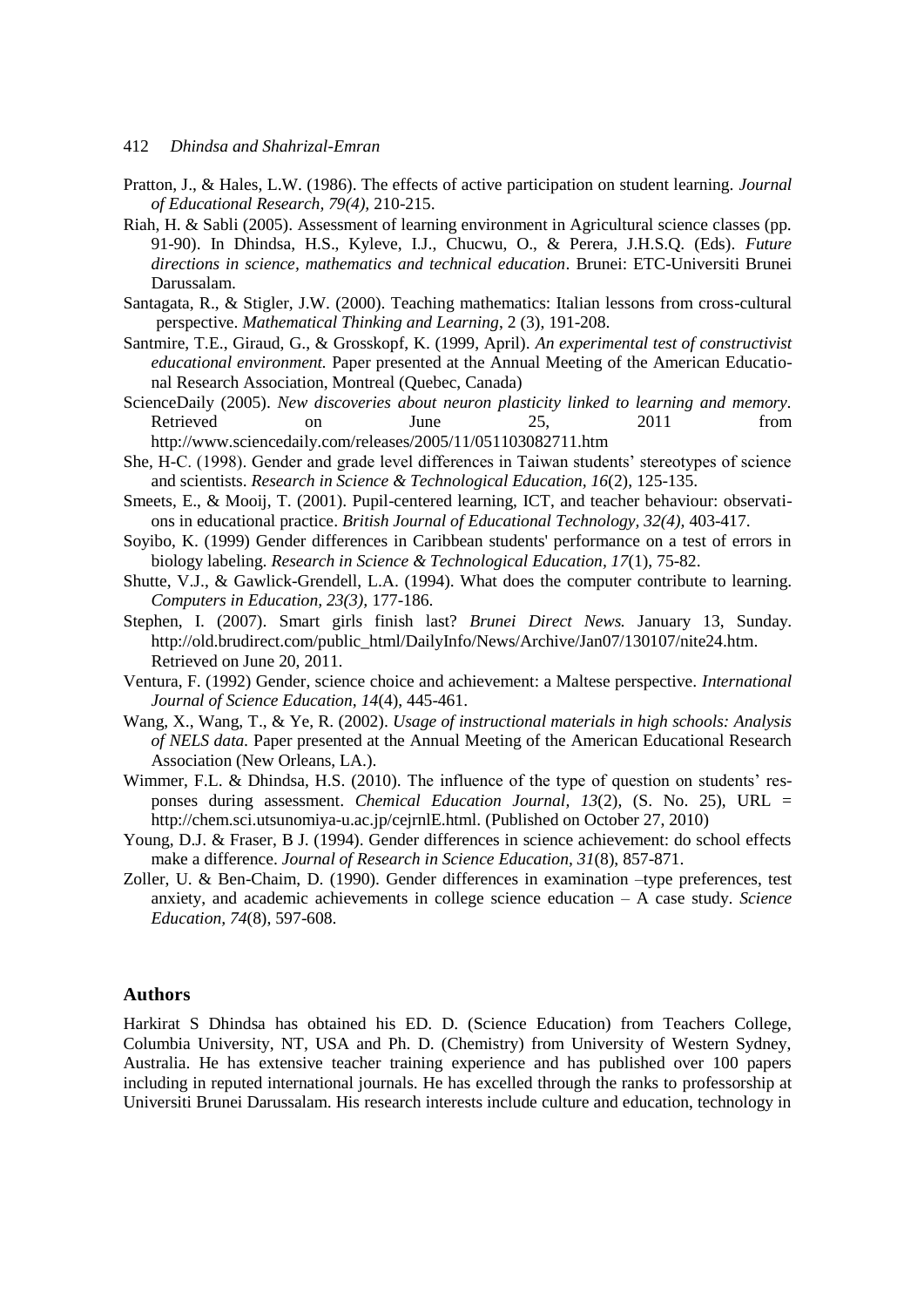education, curriculum development and students memory organisation. **Correspondence:** SHBIE, Universiti Brunei Darussalam, Brunei Darussalam. Email: hdhindsa11@gmail.com

Sharizal-Emran has obtained his Master of Education from Universiti Brunei Darussalam. He was working as Chemistry teacher before he was appointed to the ICT Department, Ministry of Education, Brunei. He has been training teachers to use Interactive white board and his research interests are application of recent technology in education.